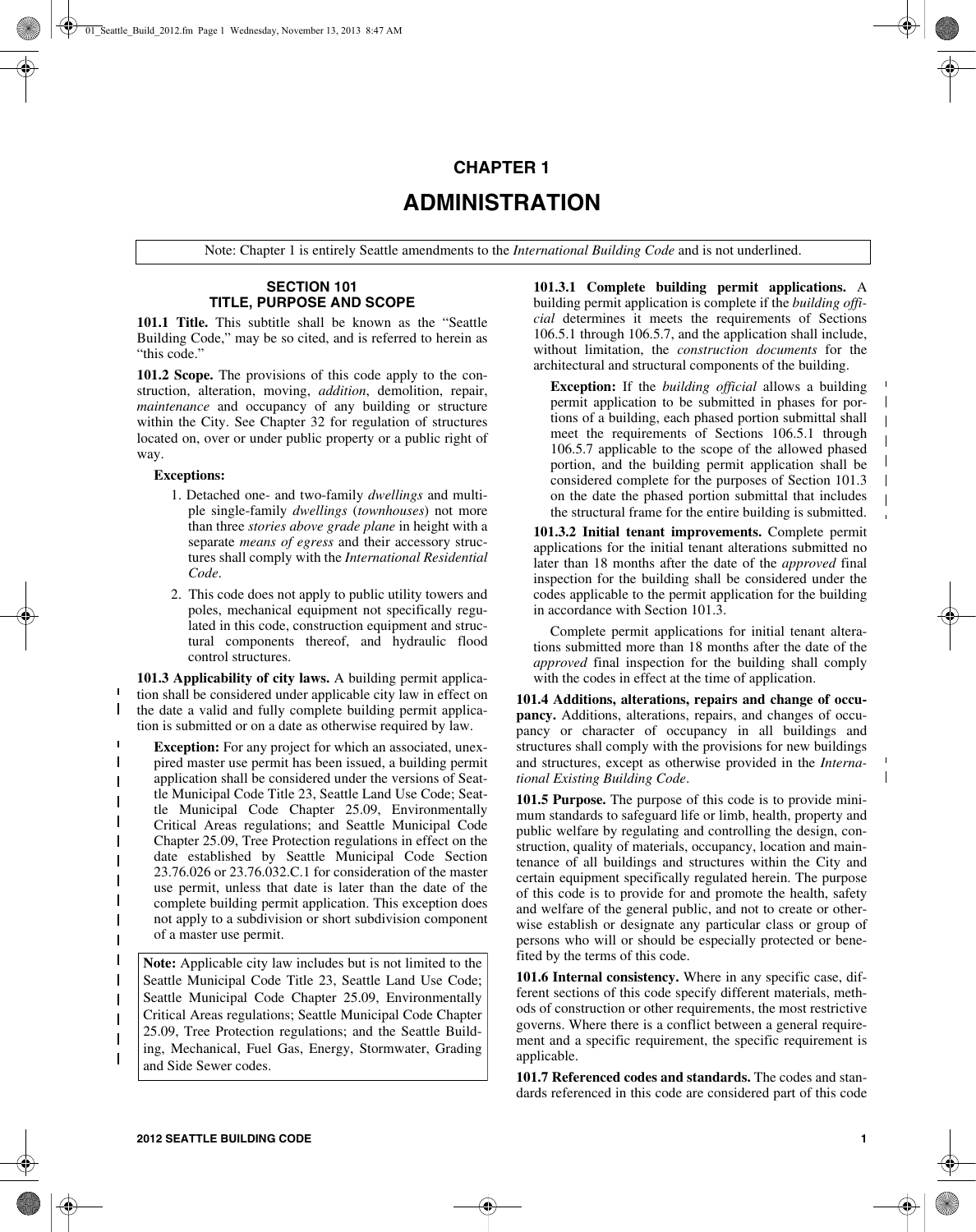to the extent prescribed by each such reference. Where differences occur between provisions of this code and referenced codes and standards, the provisions of this code apply, except that nothing in this Code limits the effect of any provision of the Grading Code, Stormwater Code, or Regulations for Environmentally Critical Areas.

**101.8 Appendices.** Provisions in the appendices of the *International Building Code* do not apply unless specifically adopted.

**101.9 Metric units.** Wherever in this code there is a conflict between metric units of measurement and U.S. customary units, the U.S. customary units govern.

#### **SECTION 102 UNSAFE BUILDINGS, STRUCTURES OR PREMISES**

**102.1 Emergency order.** Whenever the *building official* finds that any building or structure or premises, or portion thereof is in such a dangerous and *unsafe* condition as to constitute an imminent hazard to life or limb, the *building official* may issue an emergency order. The emergency order may (1) direct that the building, structure or premises, or portion thereof be restored to a safe condition by a date certain; (2) require that the building, structure or premises, or portion thereof, be vacated within a reasonable time to be specified in the order, or in the case of extreme danger, may specify immediate vacation of the building, structure or premises, or portion thereof; or (3) authorize immediate disconnection of the utilities or energy source.

**102.1.1 Service of emergency order.** The order shall be posted on the premises or personally served on the owner of the building or premises or any person responsible for the condition. The order shall specify the time for compliance.

**102.1.2 Effect of emergency order.** No person may occupy a building, structure or premises, or portion thereof, after the date on which the building is required to be vacated until the building, structure or premises, or portion thereof, is restored to a safe condition as required by the order and this code. It is a violation for any person to fail to comply with an emergency order issued by the *building official*.

**102.2 Hazard correction order.** Whenever the *building official* finds that an *unsafe* building, structure or premises exists, the *building official* may issue a hazard correction order specifying the conditions causing the building, structure or premises to be *unsafe* and directing the owner or other person responsible for the *unsafe* building, structure or premises to correct the condition by a date certain. In lieu of correction, the owner may submit a report or analysis to the *building official* analyzing said conditions and establishing that the building, structure or premises is, in fact, safe. The *building official* may require that the report or analysis be prepared by a licensed engineer and may require compliance with the *International Existing Building Code*.

**102.2.1 Service of hazard correction order.** The order shall be posted on the premises or served on the owner of the building or premises or any person responsible for the condition by certified mail with return receipt requested. The order shall specify the time for compliance.

**102.2.2 Effect of hazard correction order.** It is a violation for any person to fail to comply with a hazard correction order as specified in this subsection.

## **SECTION 103 ENFORCEMENT, VIOLATIONS AND PENALTIES**

**103.1 Violations.** It is a violation of this code for any person to:

- 1. Erect, construct, enlarge, repair, move, improve, remove, convert, demolish, equip, occupy, inspect or maintain any building or structure in the City, contrary to or in violation of any of the provisions of this code;
- 2. Knowingly aid, abet, counsel, encourage, hire, induce or otherwise procure another to violate or fail to comply with this code;
- 3. Use any material or to install any device, appliance or equipment that does not comply with applicable standards of this code or that has not been *approved* by the *building official*;
- 4. Violate or fail to comply with any order issued by the *building official* pursuant to the provisions of this code or with any requirements of this code;
- 5. Remove, mutilate, destroy or conceal any notice or order issued or posted by the *building official* pursuant to the provisions of this code, or any notice or order issued or posted by the *building official* in response to a natural disaster or other emergency;
- 6. Conduct work under a permit without requesting an inspection as required by Section 108.

**103.2 Notice of violation.** If, after investigation, the *building official* determines that standards or requirements of this code have been violated or that orders or requirements have not been complied with, the *building official* may serve a notice of violation upon the owner, agent, or other person responsible for the action or condition. The notice of violation shall state the standards or requirements violated, shall state what corrective action, if any, is necessary to comply with the standards or requirements, and shall set a reasonable time for compliance.

**103.2.1 Service of notice of violation.** The notice shall be served upon the owner, agent or other responsible person by personal service or regular first class mail addressed to the last known address of such person or if no address is available after reasonable inquiry, the notice may be posted in a conspicuous place on the premises. The notice may also be posted if served by personal service or first class mail. Nothing in this section limits or precludes any action or proceeding to enforce this code, and nothing obligates or requires the *building official* to issue a notice of violation prior to the imposition of civil or criminal penalties.

**103.2.2 Review of notice of violation by the building official.** Any person affected by a notice of violation issued pursuant to Section 103.2 may obtain a review of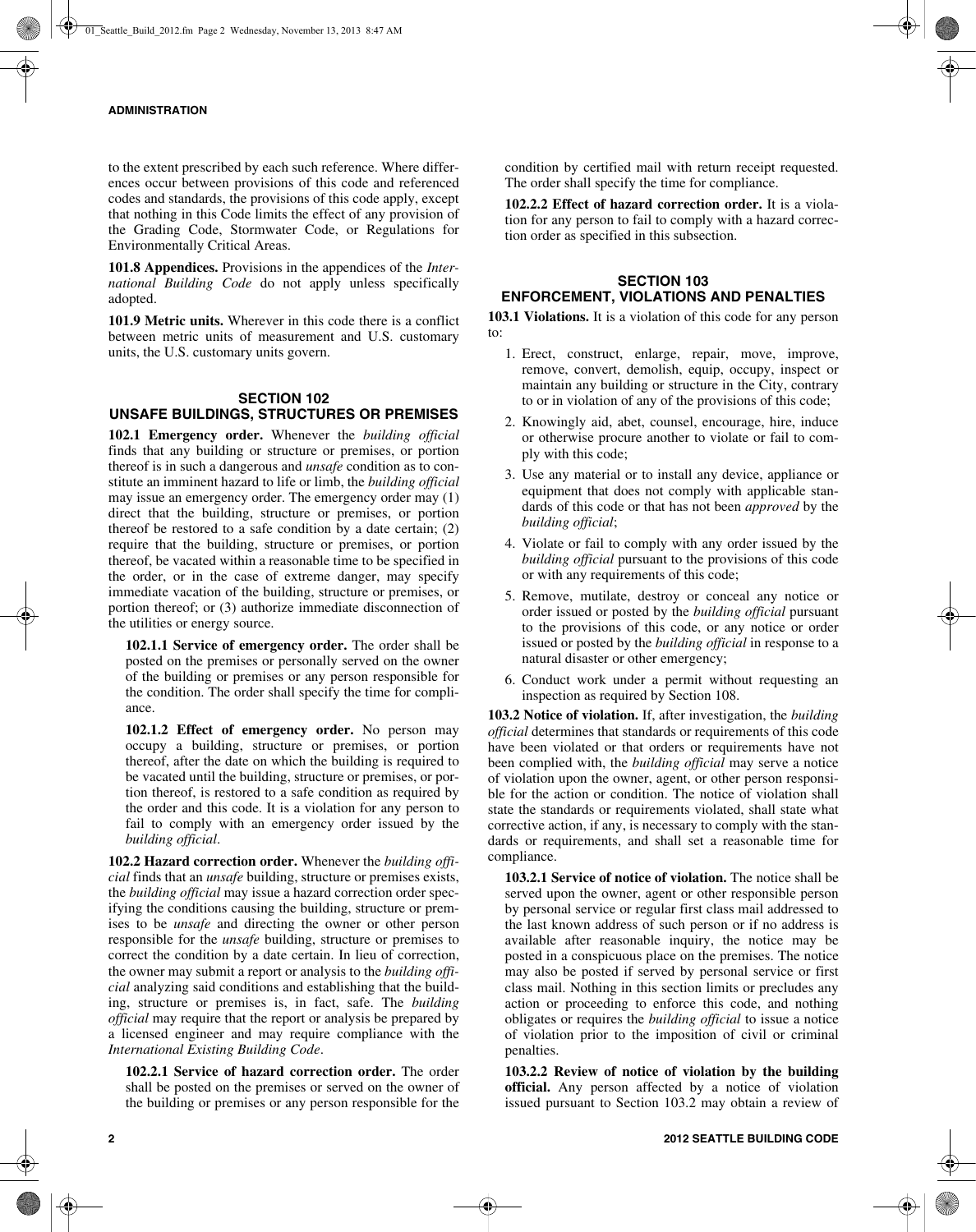the notice by making a request in writing within ten days after service of the notice. When the last day of the period computed is a Saturday, Sunday, or city holiday, the period runs until 5 p.m. of the next business day.

**103.2.2.1 Review procedure.** The review shall occur not less than ten nor more than 20 days after the request is received by the *building official* unless otherwise agreed to by the person requesting the review. Any person affected by the notice of violation may submit additional information to the *building official*. The review shall be made by a representative of the *building official* who will review any additional information that is submitted and the basis for issuance of the notice of violation. The reviewer may request clarification of the information received and a site visit.

**103.2.2.2 Decision.** After the review, the *building official* shall:

- 1. Sustain the notice;
- 2. Withdraw the notice;
- 3. Amend the notice; or
- 4. Continue the review to a date certain.

**103.2.2.3 Order.** The *building official* shall issue an order containing the decision within 15 days of the date that the review is completed and shall cause the order to be mailed by regular first class mail to the persons requesting the review and the persons named on the notice of violation, addressed to their last known addresses.

**103.3 Stop work orders.** The *building official* may issue a stop work order whenever any work is being done contrary to the provisions of this code, or in the event of dangerous or *unsafe* conditions related to construction or demolition. The stop work order shall identify the violation and may prohibit work or other activity on the site.

**103.3.1 Service of stop work order.** The *building official* may serve the stop work order by posting it in a conspicuous place at the site, if posting is physically possible. If posting is not physically possible, then the stop work order may be served in the manner set forth in the Revised Code of Washington (RCW) 4.28.080 for service of a summons or by sending it by first class mail to the last known address of: the property owner, the person doing or causing the work to be done, or the holder of a permit if work is being stopped on a permit. For purposes of this section, service is complete at the time of posting or of personal service, or if mailed, three days after the date of mailing. When the last day of the period so computed is a Saturday, Sunday or city holiday, the period runs until 5 p.m. on the next business day.

**103.3.2 Effective date of stop work order.** Stop work orders are effective when posted, or if posting is not physically possible, when one of the persons identified in Section 103.3.1 is served.

**103.3.3 Review of stop work orders by the building official.** Any person aggrieved by a stop work order may obtain a review of the order by delivering to the *building*

**103.3.3.1 Review procedure.** The review shall occur within two business days after receipt by the *building official* of the request for review unless otherwise agreed by the person making the request. Any person affected by the stop work order may submit additional information to the *building official* for consideration as part of the review at any time prior to the review. The review will be made by a representative of the *building official* who will review all additional information received and may also request a site visit.

**103.3.3.2 Decision.** After the review, the *building official* may:

- 1. Sustain the stop work order;
- 2. Withdraw the stop work order;
- 3. Modify the stop work order; or
- 4. Continue the review to a date certain.

**103.3.3.3 Order.** The *building official* shall issue an order containing the decision within two business days after the review is completed and shall cause the order to be sent by regular first class mail to the person or persons requesting the review, any person on whom the stop work order was served, and any other person who requested a copy before issuance of the order, addressed to their last known address.

**103.4 Occupancy violations.** Whenever any building or structure is being occupied contrary to the provisions of this code, the *building official* may order such occupancy discontinued and the building or structure, or portion thereof, vacated by notice.

**103.4.1 Service of notice of occupancy violation.** The notice shall be served by personal service or regular first class mail addressed to the last known address of the occupant of the premises or any person causing such occupancy. If no address is available after reasonable inquiry, the notice may be served by posting it in a conspicuous place on the premises.

**103.4.2 Compliance with notice of occupancy violation.** Any person occupying the building or structure shall discontinue the occupancy by the date specified in the notice of the *building official*, or shall make the building or structure, or portion thereof, comply with the requirements of this code; provided, however, that in the event of an *unsafe* building, Section 102 may apply.

**103.5 Civil penalties.** Any person violating or failing to comply with the provisions of this code shall be subject to a cumulative civil penalty in an amount not to exceed \$500 per day for each violation from the date the violation occurs or begins until compliance is achieved, except that the penalty for violations of Section 3107.4.1 shall be \$1500 per day. In cases where the *building official* has issued a notice of violation, the violation will be deemed to begin, for purposes of determining the number of days of violation, on the date compliance is required by the notice of violation.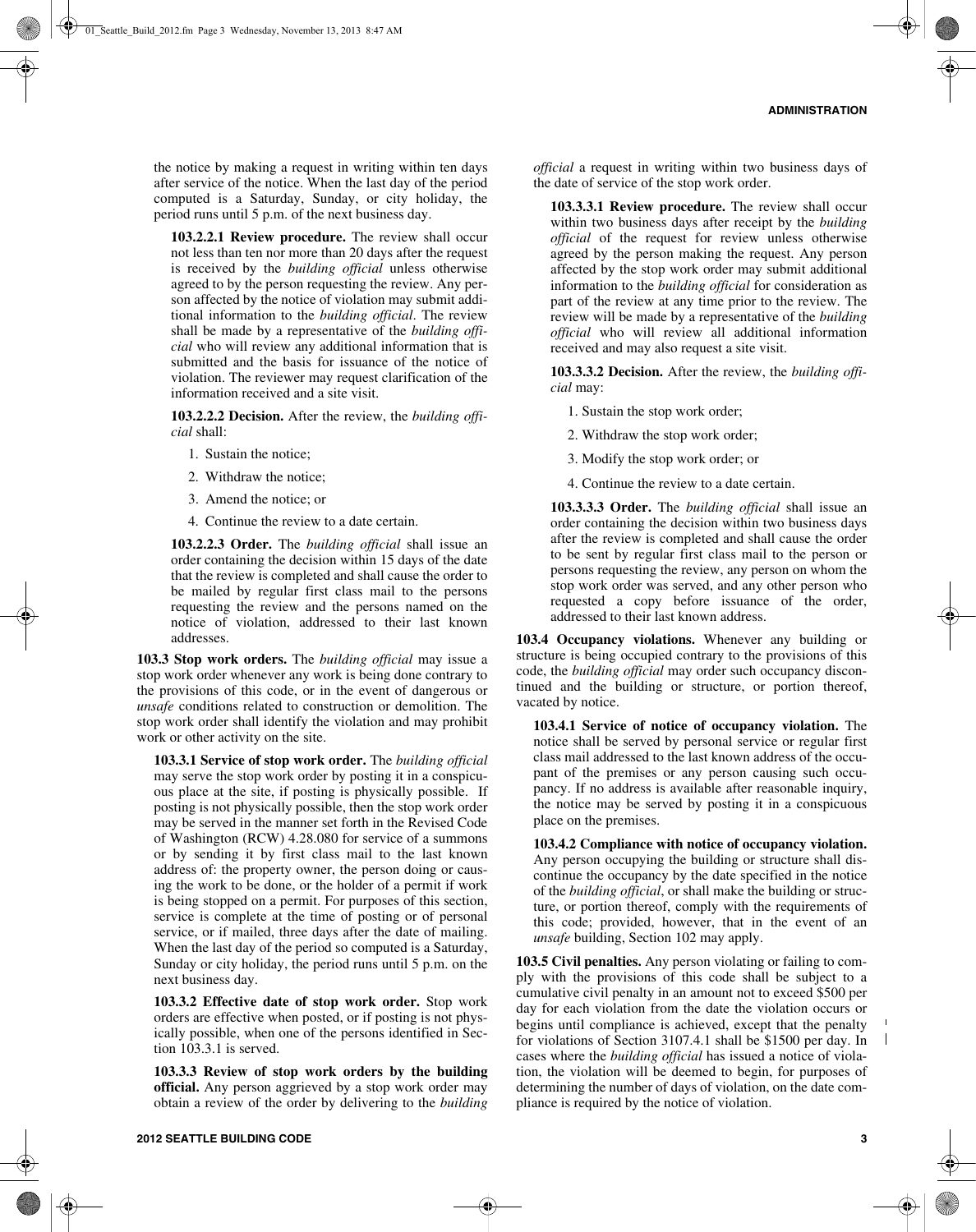**103.6 Enforcement in Municipal Court.** Civil actions to enforce Title 22 of the Seattle Municipal Code (SMC) shall be brought exclusively in Seattle Municipal Court, except as otherwise required by law or court rule. In any civil action for a penalty, the City has the burden of proving by a preponderance of the evidence that a violation exists or existed; the issuance of a notice of violation or of an order following a review by the *building official* is not itself evidence that a violation exists.

**103.7 Judicial review.** Because civil actions to enforce Title 22 SMC must be brought exclusively in Seattle Municipal Court pursuant to Section 103.6, orders of the *building official* including Notices of Violation issued under this chapter are not subject to judicial review pursuant to Chapter 36.70C RCW.

**103.8 Alternative criminal penalty.** Anyone who violates or fails to comply with any notice of violation or order issued by the *building official* pursuant to this code or who removes, mutilates, destroys or conceals a notice issued or posted by the *building official* shall, upon conviction thereof, be punished by a fine of not more than \$5,000 or by imprisonment for not more than 365 days, or by both such fine and imprisonment for each separate violation. Each day's violation shall constitute a separate offense.

**103.9 Additional relief.** The *building official* may seek legal or equitable relief to enjoin any acts or practices and abate any condition when necessary to achieve compliance.

**103.10 Administrative review by the building official.** Applicants may request administrative review by the *building official* of decisions or actions pertaining to the administration and enforcement of this code. Requests shall be addressed to the *building official*.

**103.11 Administrative review by the Construction Codes Advisory Board.** Applicants may request review of decisions or actions pertaining to the application and interpretation of this code by the Construction Codes Advisory Board, except for stop work orders, notices of violations revocations of permits, and enforcement of Section 3107. The review will be performed by three or more members of the Construction Codes Advisory Board, chosen by the Board Chair. The Chair shall consider the subject of the review and members' expertise when selecting members to conduct a review. The decision of the review panel is advisory only; the final decision is made by the *building official*.

**103.12 Recording of notices.** The *building official* may record a copy of any order or notice with the Department of Records and Elections of King County.

**103.13 Appeal to Superior Court.** Final decisions of the Seattle Municipal Court on enforcement actions authorized by Title 22 and this code may be appealed pursuant to the Rules for Appeal of Decisions of Courts of Limited Jurisdiction.

## **SECTION 104 ORGANIZATION AND DUTIES**

**104.1 Jurisdiction of Department of Planning and Development.** The Department of Planning and Development is authorized to administer and enforce this code. The Department of Planning and Development is under the administrative and operational control of the Director, who is the *building official*.

**104.2 Designees.** The *building official* may appoint such officers, inspectors, assistants and employees as are authorized from time to time. The *building official* may authorize such employees and other agents as may be necessary to carry out the functions of the *building official*.

**104.3 Right of entry.** With the consent of the owner or occupier of a building or premises, or pursuant to a lawfully issued warrant, the *building official* may enter a building or premises at any reasonable time to perform the duties imposed by this code.

**104.4 Modifications.** The *building official* may modify the requirements of this code for individual cases provided the *building official* finds: (1) there are practical difficulties involved in carrying out the provisions of this code; (2) the modification is in conformity with the intent and purpose of this code; and (3) the modification will provide a reasonable level of strength, effectiveness, fire resistance, durability, safety and sanitation when considered together with other safety features of the building or other relevant circumstances. The *building official* may, but is not required to, record the approval of modifications and any relevant information in the files of the *building official* or on the *approved* construction documents.

**104.5 Alternate materials, methods of construction and design.** This code does not prevent the use of any material*,* design or method of construction not specifically allowed or prohibited by this code, provided the alternate has been *approved* and its use authorized by the *building official*. The *building official* may approve an alternate, provided the *building official* finds that the proposed alternate complies with the provisions of this code and that the alternate, when considered together with other safety features of the building or other relevant circumstances, will provide at least an equivalent level of strength, effectiveness, fire resistance, durability, safety and sanitation. Certain code alternates have been pre-*approved* by the *building official* and are identified in this code as numbered code alternates. The *building official* may require that sufficient evidence or proof be submitted to reasonably substantiate any claims regarding the use or suitability of the alternate. The *building official* may, but is not required to, record the approval of code alternates and any relevant information in the files of the *building official* or on the *approved construction documents*.

**104.6.1 Flood hazard areas.** The *building official* shall not grant modifications to any provision required in *flood hazard areas* as established by Section 1612.3 unless a determination has been made that:

- 1. A showing of good and sufficient cause that the unique characteristics of the size, configuration or topography of the site render the elevation standards of Section 1612 inappropriate.
- 2. A determination that failure to grant the variance would result in exceptional hardship by rendering the lot undevelopable.

 $\mathbf{I}$  $\mathbf I$ 

 $\mathbf{I}$  $\mathbf{I}$  $\mathbf{I}$  $\mathbf l$  $\mathbf{I}$  $\mathbf{I}$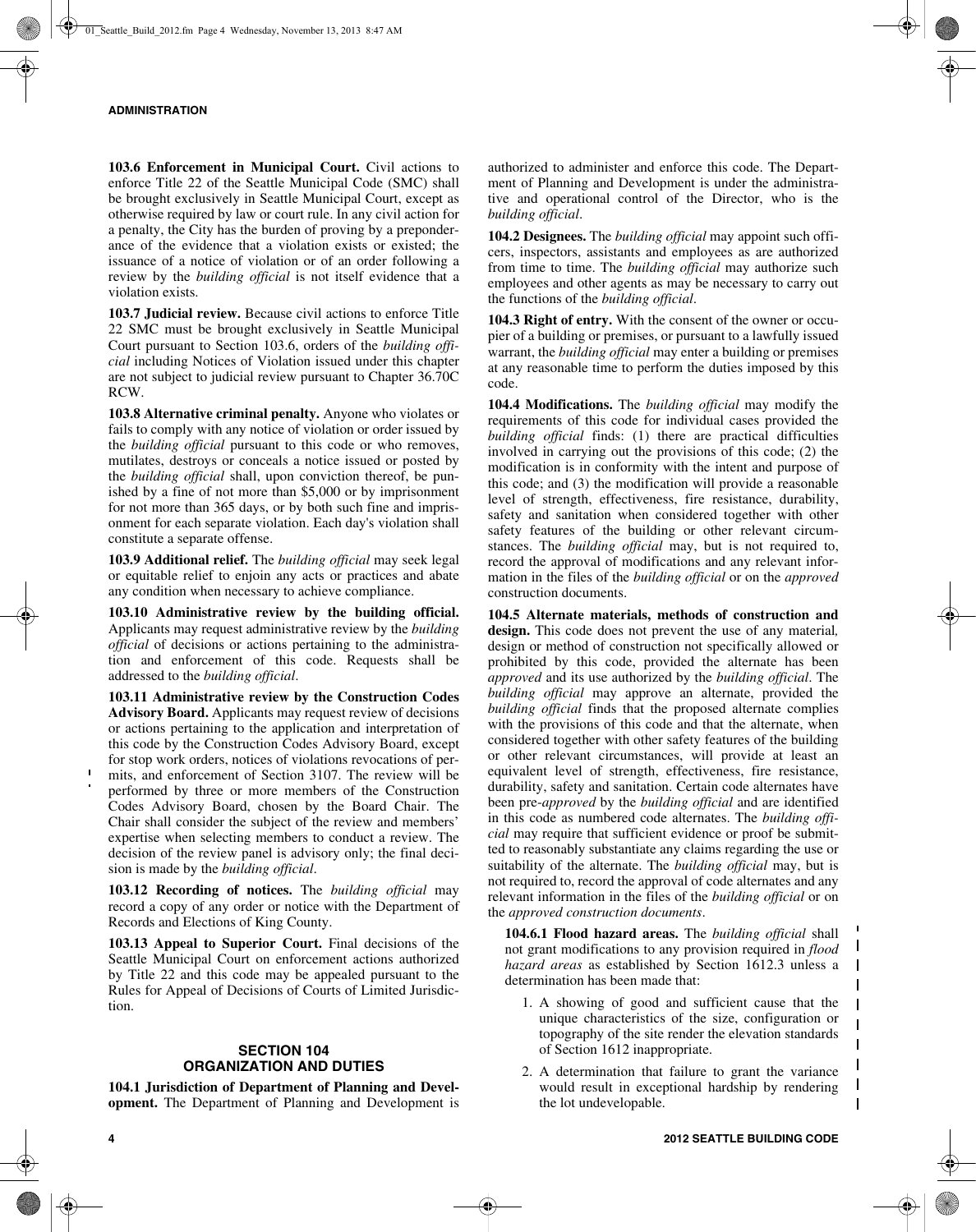3. A determination that the granting of a variance will not result in increased flood heights, additional threats to public safety, extraordinary public expense, cause fraud on or victimization of the public, or conflict with existing laws or ordinances.

 $\blacksquare$  $\overline{1}$  $\overline{1}$ 

 $\mathbf{I}$  $\overline{\phantom{a}}$  $\mathbf{I}$  $\mathbf{I}$  $\overline{\phantom{a}}$  $\overline{\phantom{a}}$  $\mathbf l$  $\blacksquare$  $\overline{\phantom{a}}$  $\overline{\phantom{a}}$ 

- 4. A determination that the variance is the minimum necessary to afford relief, considering the flood hazard.
- 5. Submission to the applicant of written notice specifying the difference between the *design flood elevation* and the elevation to which the building is to be built, stating that the cost of flood insurance will be commensurate with the increased risk resulting from the reduced floor elevation, and stating that construction below the *design flood elevation* increases risks to life and property.

**104.7 Tests.** Whenever there is insufficient evidence of compliance with any of the provisions of this code or evidence that any material or construction does not conform to the requirements of this code, the *building official* may require tests as proof of compliance to be made at no expense to the City. Test methods shall be specified by this code or by other recognized test standards. If there are no recognized and accepted test methods for the proposed alternate, the *building official* shall determine the test procedures. All tests shall be made by an approved *agency*. Reports of such tests shall be retained by the *building official* for the period required for retention of public records.

**104.8 Rules of the building official.** The *building official* has authority to issue interpretations of this code and to adopt and enforce rules and regulations supplemental to this code as may be deemed necessary in order to clarify the application of the provisions of this code. Such interpretations, rules and regulations shall be in conformity with the intent and purpose of this code.

**104.8.1 Procedure.** The *building official* shall promulgate, adopt and issue rules according to the procedures specified in the Administrative Code, Chapter 3.02 of the Seattle Municipal Code.

**104.9 Liability.** Nothing in this code is intended to be nor shall be construed to create or form the basis for any liability on the part of the City, or its officers, employees or agents, for any injury or damage resulting from the failure of a building to conform to the provisions of this code, or by reason or as a consequence of any inspection, notice, order, certificate, permission or approval authorized or issued or done in connection with the implementation or enforcement of this code, or by reason of any action or inaction on the part of the City related in any manner to the enforcement of this code by its officers, employees or agents.

This code shall not be construed to relieve or lessen the responsibility of any person owning, operating or controlling any building or structure for any damages to persons or property caused by defects, nor shall the Department of Planning and Development or the City of Seattle be held to have assumed any such liability by reason of the inspections authorized by this code or any permits or certificates issued under this code.

#### **104.10 Responsibilities of parties.**

**104.10.1 Responsibility for compliance.** Compliance with the requirements of this code is the obligation of the owner of the building, structure, or premises, the duly authorized agent of the owner, and other persons responsible for the condition or work, and not of the City or any of its officers, employees or agents.

**104.10.2 Responsibilities of registered design professional in responsible charge.** It is the responsibility of the *registered design professional in responsible charge* to ensure that the information in the *construction documents* is complete, accurate, and, to the best of the design professional's knowledge, conforms to the requirements of this code.

**104.10.3 Responsibilities of structural engineer in responsible charge.** It is the responsibility of the *structural engineer in responsible charge* to:

1. Design the primary structure;

**Exception:** A licensed engineer other than the *structural engineer in responsible charge* may design the primary structure of single-story metal buildings.

- 2. Specify design loads, configurations, controlling dimensions, deflection limits and/or other criteria necessary for the design of secondary structural components and sub-systems and the selection of structurally qualified products;
- 3. Determine the adequacy and conformance of the application of the structurally qualified products with the design intent of the City-approved *construction documents*;
- 4. Review for compatibility with the City-approved *construction documents* previously *approved* by the *building official*, the *deferred submittals* for the *primary structural frame* and the design and *deferred submittals* for secondary members for the following structural elements:
	- Wood trusses Glu-lam beams Steel joists Structural steel Steel decking Prefabricated stair systems Precast concrete piles Post-tensioned floor systems Curtain wall systems Precast prestressed planks Major skylight frames
		- Precast concrete/masonry wall panels

The *building official* may approve additions to, or deletions from this list for specific projects. If there is no *structural engineer in responsible charge* on the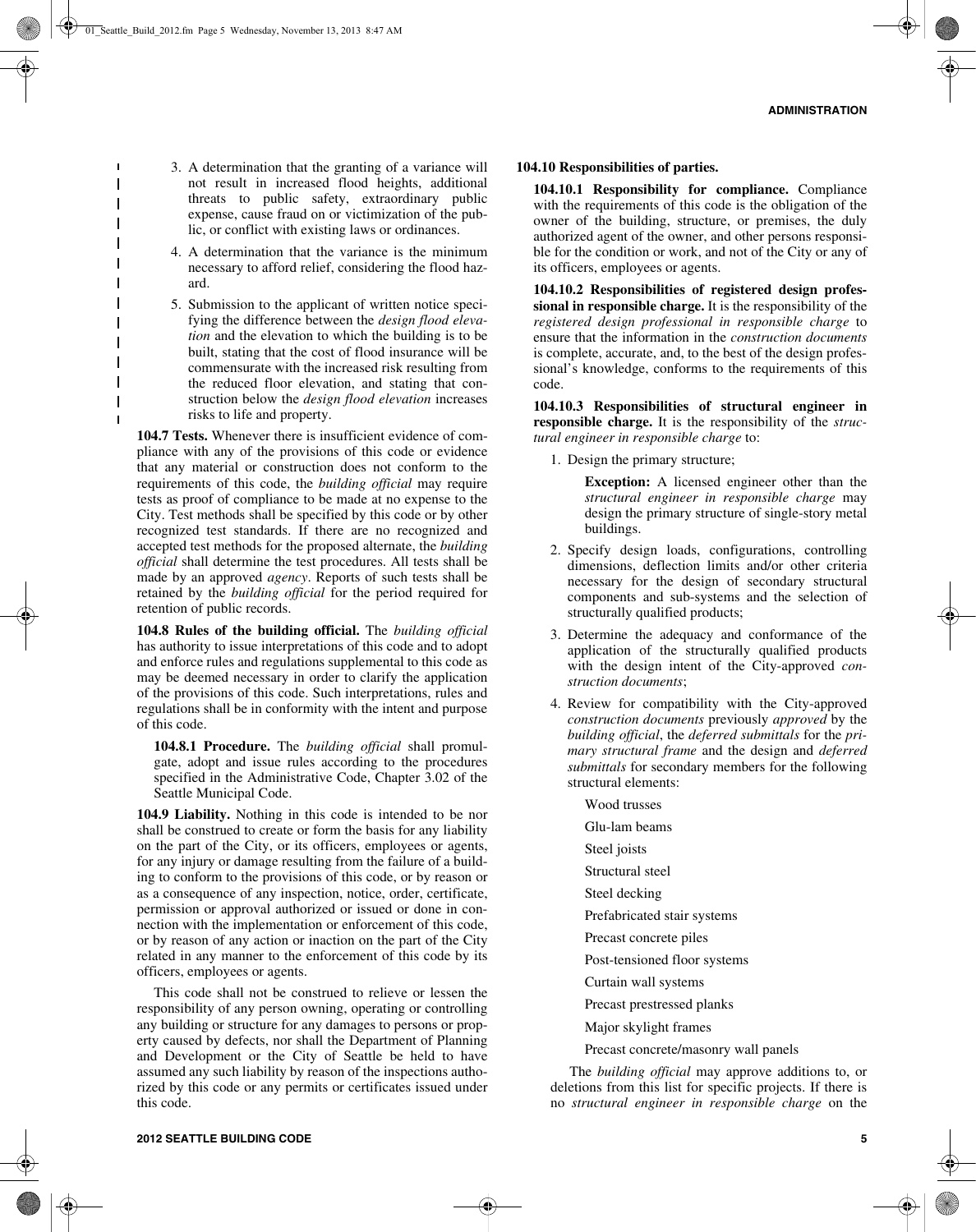#### **ADMINISTRATION**

project, the architect in responsible charge shall assume these responsibilities.

**Note:** "*Primary structural frame*" and "*secondary member*" are defined in Chapter 2.

**104.10.4 Responsibilities of contractor.** It is the responsibility of the contractor to perform all the work in conformance with the City-approved *construction documents*.

**104.10.5 Responsibilities of plans examiner.** It is the responsibility of the plans examiner to verify that the description of the work in the *construction documents* is substantially complete, and to require corrections where, to the best of the plans examiner's knowledge, the *construction documents* do not conform to this code or other pertinent laws and ordinances.

**104.10.6 Responsibilities of field inspector.** It is the responsibility of the field inspector to conduct inspections to verify that the work in progress conforms with the *approved construction documents* and to require corrections where, to the best of the field inspector's knowledge, the work either does not conform to the *construction documents* or where the work is in violation of this code or other pertinent laws and ordinances.

## **SECTION 105 CONSTRUCTION CODES ADVISORY BOARD**

**105.1 Establishment.** There is a "Construction Codes Advisory Board" ("Board") consisting of 13 voting members, appointed by the Mayor and subject to confirmation by the City Council. The Board membership consists of one representative of each of the following professions or organizations. The representative of a profession need not be a member of the profession but may be a representative of an organization of such professionals.

1 architect;

1 structural engineer;

1 electrical engineer;

1 heating, refrigeration and air-conditioning engineer;

1 general contractor;

1 electrical contractor;

1 commercial building owner or operator;

1 apartment building owner or operator;

1 developer and/or contractor of residential projects;

1 member of organized labor; and

3 members of the general public.

A representative of each of the following departments shall be ex officio, non-voting members of the Board:

Seattle Fire Department;

Seattle City Light; and

Seattle-King County Department of Public Health.

**105.2 Duties of Board.** The Board shall act in an advisory capacity for all of its duties. The Board shall meet on call either by the *building official* or the Board Chair, subject to timely notice.

**105.2.1 Code adoption and amendment.** The Board may examine proposed new editions and amendments to the following codes and regulations listed in this section. The Board may make recommendations to the *building official* and to the City Council for adoption and amendment of these codes.

Seattle Building Code - Chapter 22.100 SMC\*

Seattle Residential Code – Chapter 22.150 SMC

Seattle Mechanical Code - Chapter 22.400 SMC

Seattle Fuel Gas Code - Chapter 22.420 SMC

Seattle Boiler Code - Chapter 22.450 SMC

Seattle Energy Code- Chapter 22.700 SMC

Seattle Electrical Code - Chapter 22.300 SMC

Seattle Plumbing Code – SMC Title 22 Subtitle V

 $\hookleftarrow$ 

\* SMC is the Seattle Municipal Code.

**105.2.2 Review of director's rules.** The Board may examine proposed administrative rules relating to the codes and regulations listed above and make recommendations to the *building official*.

**105.3 Organization.** The Board shall organize, and elect a chair and any other officers as may be established by the Board. The Board may adopt rules of procedure. There shall be a committee of the Board for each code assigned to its review. Committees shall consist of Board members and may include additional members such as other representatives of the general public and professions not specifically represented on the Board. Any non-Board members of committees shall be appointed by the Chair. The Chair may, from time to time, appoint special topic subcommittees.

**105.4 Terms of service.** Terms of Board members are three years, dating from the day of expiration of the preceding term; provided, a member whose term has expired shall continue to serve until a successor is appointed and confirmed. Terms on the Board shall be staggered so that the terms of not more than five positions expire concurrently. Vacancies shall be filled for any unexpired term in the same manner as the original appointment.

**105.5 Removal of Board member.** A member may be removed by the Mayor, subject to a majority vote of members of the City Council.

**105.6 Compensation of Board members.** No member shall receive any compensation for service on the Board.

## **SECTION 106 BUILDING PERMITS**

**106.1 Permits required.** Except as otherwise specifically provided in this code, a building permit shall be obtained from the *building official* for each building or structure prior to erecting, constructing, enlarging, altering, repairing, moving, improving, removing, changing the occupancy of, or demolishing such building or structure, or allowing the same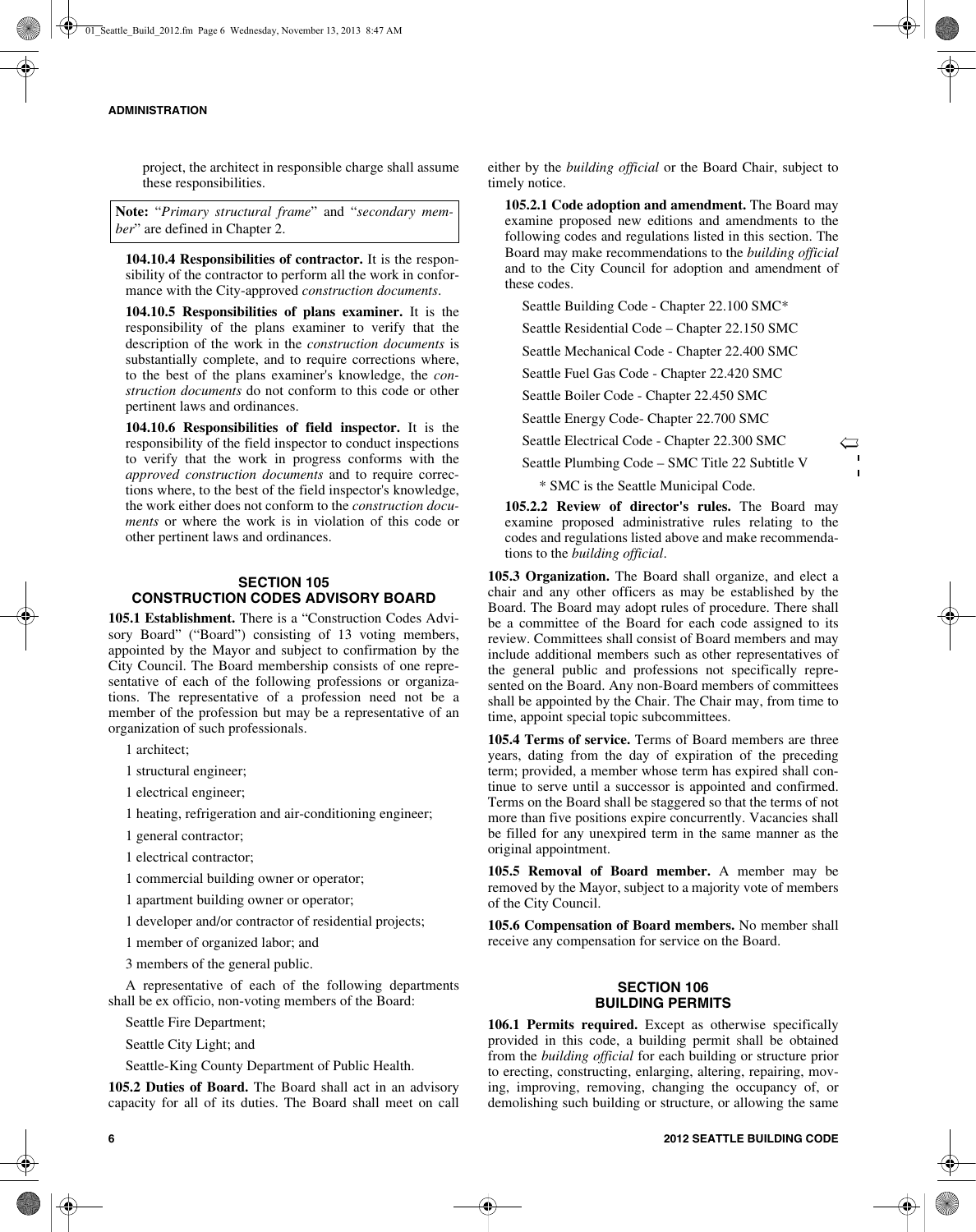to be done. All work shall comply with this code, even where no permit is required.

**106.2 Work exempt from permit.** A building permit is not required for the work listed below. Exemption from the permit requirements of this code does not authorize any work to be done in any manner in violation of the provisions of this code or any other laws or ordinances of the City.

- 1. Minor repairs or alterations that, as determined by the *building official*, cost the owner \$6,000 or less in any six month period. Such repairs and alterations shall not include the removal, reduction, alteration, or relocation of any loadbearing support. Egress, light, ventilation, and fire-resistance shall not be reduced without a permit.
- 2. Minor work including the following, provided no changes are made to the building envelope: patio and concrete slabs on grade, painting or cleaning a building, repointing a chimney, installing kitchen cabinets, paneling or other surface finishes over existing wall and ceiling systems applied in accordance with Chapter 8, insulating existing buildings, abatement of hazardous materials, demolition of nonstructural interior tenant improvements in retail and office uses, and in-kind or similar replacement of or repair of deteriorated members of a structure.
- 3. One-story detached accessory buildings used for greenhouse, tool or storage shed, playhouse, or similar uses, if:
	- 3.1. The projected roof area does not exceed 120 square feet; and
	- 3.2. The building is not placed on a concrete foundation other than a slab on grade.
- 4. Fences not over 8 feet high that do not have masonry or concrete elements above 6 feet.
- 5. Arbors and other open-framed landscape structures not exceeding 120 square feet in projected area.
- 6. Display cases, cabinets, counters and partitions not over 5 feet 9 inches high.
- 7. Retaining walls and rockeries which are not over 4 feet in height measured from the bottom of the footing to the top of the wall, if:
	- 7.1. There is no surcharge or impoundment of Class I, II or III-A liquids.
	- 7.2. Construction does not support soils in a steep slope area, potential landslide area or known slide area as identified in the Seattle Environmentally Critical Areas Ordinance Section 25.09.020 of the Seattle Municipal Code.
	- 7.3. Possible failure would likely cause no damage to adjoining property or structures.
- 8. Platforms, walks and driveways not more than 18 inches above grade and not over any basement or story below.
- 9. Temporary motion picture, television and theater stage sets and scenery.
- 10. Window awnings supported by an exterior wall of Group R-3, and Group U occupancies when projecting not more than 54 inches.
- 11. Prefabricated swimming pools, spas and similar equipment accessory to a Group R-3 occupancy in which the pool walls are entirely above the adjacent grade and if the capacity does not exceed 5,000 gallons.
- 12. Replacement of siding. This shall not include structural changes, replacement of sheathing or alterations to doors and windows. See Energy Code Sections R101.4.3, and C101.4.3 for requirements for existing buildings.
- 13. Replacement of roofing materials under either of the following conditions:
	- 13.1. In one- and two-family *dwellings* and *townhouses* if no changes are made to the building envelope other than adding or replacing insulation, and the insulation value is equivalent to or better than the existing structure; or
	- 13.2. Where less than 500 square feet of roof sheathing or insulation is exposed within any 6 month period.

Permits are required for structural changes and replacement of sheathing of any size.

See Energy Code Sections R101.4.3 and C101.4.3 for insulation requirements for existing buildings.

- 14. School, park or private playground equipment including tree houses.
- 15. Removal and/or replacement of underground storage tanks that are subject to regulation by a state or federal agency.

**Note:** A Fire Department permit is required for removal, replacement and decommissioning of underground storage tanks.

- 16. Installation of dish and panel antennas 6.56 feet (2 m) or less in diameter or diagonal measurement.
- 17. Water tanks not located in Environmentally Critical Areas that are supported directly on grade if the capacity is not greater than 5,000 gallons (18 925 L) and the ratio of height to diameter or width is not greater than 2:1.

**106.3 Other permits required.** Unless otherwise exempted by this or other pertinent codes, separate master use, plumbing, electrical and mechanical permits may be required for the above exempted items.

**106.4 Flood hazard areas.** In addition to the permit required by this section, all work to be performed in areas of special flood hazard, as defined in Seattle Municipal Code Chapter 25.06, are subject to additional standards and requirements, including floodplain development approval or a Floodplain Development License, as set forth in Chapter 25.06, the Seattle Floodplain Development Ordinance.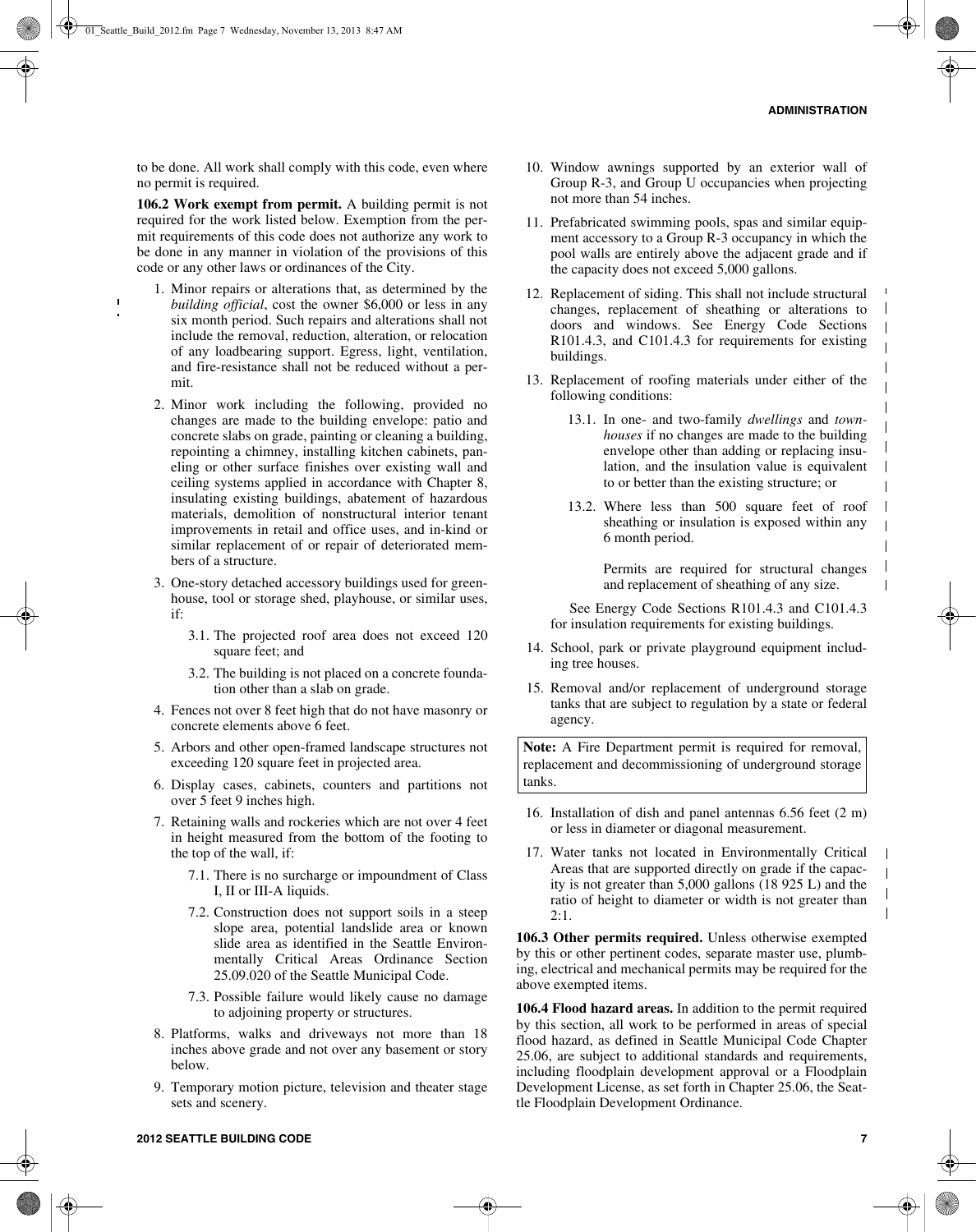**106.5 Application for permit.** To obtain a permit, the applicant shall first file an application in writing on a form furnished by the *building official* or in another format determined by the *building official*. Every such application shall:

- 1. Identify and describe the work to be covered by the permit for which application is made.
- 2. Describe the land on which the proposed work is to be done by legal description, property address or similar description that will readily identify and definitely locate the proposed building or work.
- 3. Provide contractor's business name, address, phone number and current contractor registration number (required if contractor has been selected).
- 4. Be accompanied by *construction documents*, including plans and other data as required in Section 106.5.2 through 106.5.7.
- 5. State the valuation of any new building or structure or any addition, remodeling or alteration to an existing building including cost breakdown between additions and alterations.
- 6. Be signed by the owner of the property or building, or the owner's authorized agent, who may be required to submit evidence to indicate such authority.
- 7. Give such other data and information as may be required by the *building official*, including, but not limited to, master use and shoreline permits and building identification plans.
- 8. Indicate the name of the owner and contractor and the name, address and phone number of a contact person.
- 9. Substantially conform with applicable city law in effect on the date set forth in Section 101.3 and the exception thereto.
- 10. Applications that include a grading component shall include all information prescribed by the Grading Code and rules adopted thereunder, and all additional information required by the *building official* pursuant to the Grading Code and rules adopted thereunder.

**106.5.1 Construction documents.** *Construction documents* shall be submitted in two or more sets with each application for a permit, or shall be submitted in electronic format determined by the *building official*. Computations, stress diagrams, shop and fabrication drawings and other data sufficient to show the adequacy of the plans shall be submitted when required by the *building official*.

**Exception:** The *building official* may waive the submission of *construction documents*, if the *building official* finds that the nature of the work applied for is such that reviewing of *construction documents* is not necessary to obtain compliance with this code.

**106.5.2 Preparation by registered design professionals.** *Construction documents* for all work shall be prepared and designed by or under the direct supervision of an architect or structural engineer licensed to practice under the laws of the State of Washington. Each sheet of *construction* *documents* shall bear the seal and the signature of the *registered design professional* before the permit is issued.

## **Exceptions:**

- 1. *Construction documents* for work not involving structural design are permitted to be prepared by a registered professional engineer or registered architect qualified in the proposed work.
- 2. When authorized by the *building official*, *construction documents* for assembly line products or designed specialty structural products may be designed by a registered professional engineer.
- 3. When authorized by the *building official*, *construction documents* need not be prepared by an engineer or architect licensed by the State of Washington for the following:
	- 3.1. Detached one- and two-family *dwellings*.
	- 3.2. New buildings or structures, and additions, alterations or repairs made to them of conventional light frame construction, having a total valuation of less than \$75,000.

 $\blacksquare$  $\blacksquare$ 

 $\blacksquare$ 

 $\blacksquare$  $\mathbf{I}$  $\mathbf{I}$  $\mathbf{I}$  $\mathbf{I}$  $\mathbf{I}$  $\overline{1}$  $\mathbf{I}$  $\mathbf I$  $\mathbf{I}$  $\mathbf{I}$  $\mathbf{I}$  $\mathbf{I}$  $\mathbf{I}$ 

- 3.3. Nonstructural alterations and repairs having a total valuation of less than \$75,000, excluding the value of electrical and mechanical systems, fixtures, equipment, interior finish and millwork.
- 3.4. Other work as specified in rules promulgated by the *building official*.

**106.5.3 Design professional in responsible charge.** The *building official* is authorized to require the owner to engage and designate on the building permit application a *registered design professional* who shall act as the *registered design professional in responsible charge*. If the circumstances require, the owner shall designate a substitute *registered design professional in responsible charge* who shall perform the duties required of the original *registered design professional in responsible charge*. The *building official* shall be notified in writing by the owner if the *registered design professional in responsible charge* is changed or is unable to continue to perform the duties. The *registered design professional in responsible charge* shall be responsible for reviewing and coordinating submittal documents prepared by others, including phased and *deferred submittal* items, for compatibility with the design of the building.

**106.5.4 Information required on construction documents.** *Construction documents* shall include the following, as applicable:

- 1. A plot plan showing the width of streets, alleys, yards and courts.
- 2. The location (and/or location within a building), floor area, story, height, type of construction and occupancy classification as defined by the Building Code and use as defined by the *Land Use Code* of the proposed building and of every existing building on the property.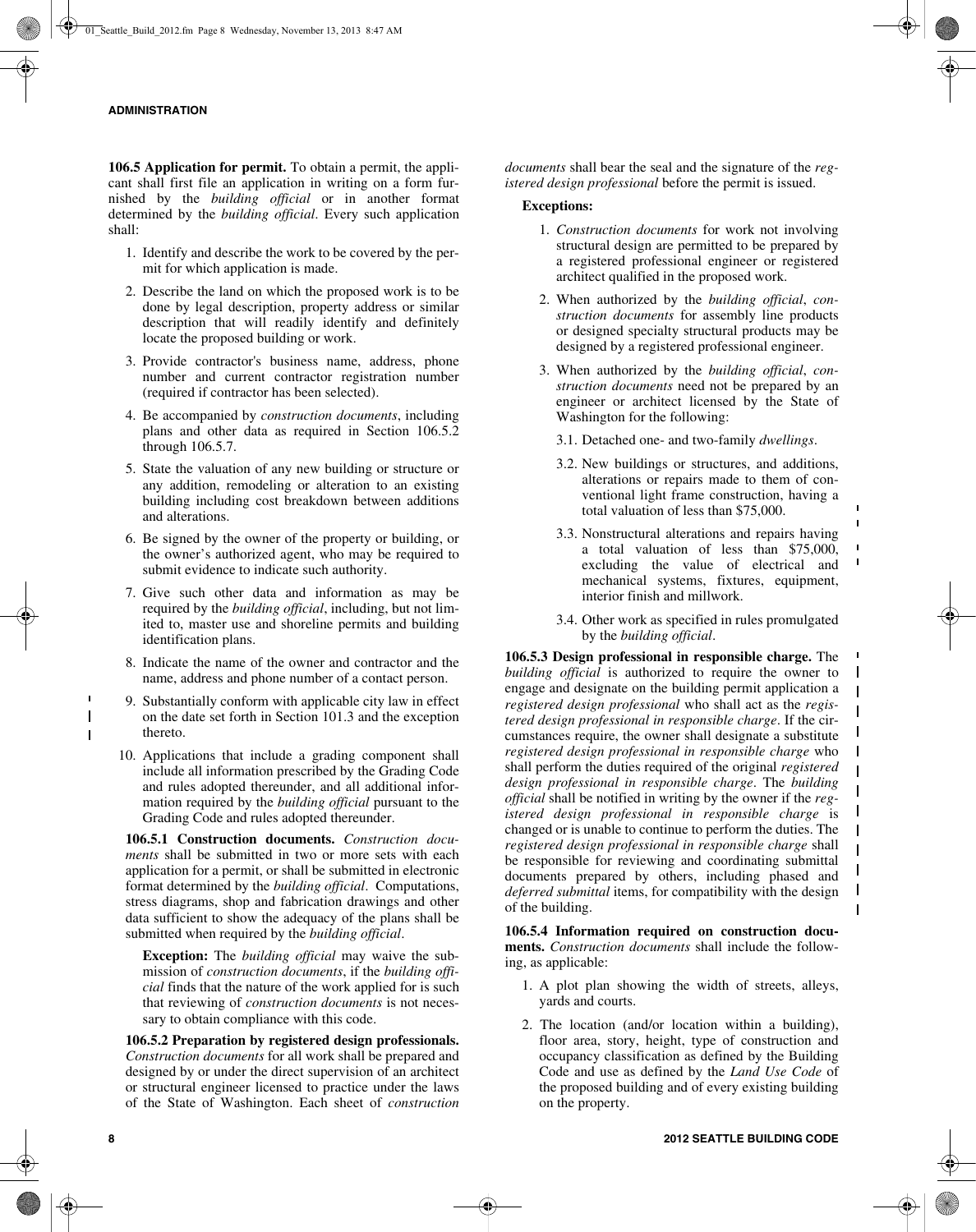- 3. Where there are more than two buildings located on a property, a building identification plan identifying the location of each building on the property and identifying each building by a numbering system unrelated to address. Such plan is not required where a plan for the site is already on file and no new buildings are being added to the site.
- 4. Types of heating and air conditioning systems.
- 5. Architectural plans, including floor plans, elevations and door and finish schedules showing location of all doors, windows, mechanical equipment, shafts, pipes, vents and ducts. Fire walls, fire barriers, fire partitions, smoke barriers and smoke partitions or any other wall or horizontal assembly required to have protected openings or penetrations shall be identified on the architectural plans.
- 6. Structural plans, including foundation plan and framing plans.
- 7. Cross-sections and construction details for both architectural and structural plans including wall sections, foundation, floor and roof details, connections of structural members and types of construction material.
- 8. Topographic plans, including original and final contours, location of all buildings and structures on the site and, when required by the *building official*, adjacent to the site, and cubic yards of cut and fill.
- 9. If the *building official* has reason to believe that there may be an intrusion into required open areas or over the property line, a survey of the property prepared by a land surveyor licensed by the State of Washington is required for new construction, and for additions or accessory buildings.
- 10. If any building or structure is to be erected or constructed on property abutting an unimproved or partially improved street or alley, the plans shall also include a profile showing the established or proposed grade of the street or alley, based upon information obtained from the Director of Transportation relating to the proposed finished elevations of the property and improvements thereon.
- 11. Where *design flood elevations* are not specified, they shall be established in accordance with Section 1612.3.1.

**106.5.5 Information on first sheet.** The first or general note sheet of each set of plans shall specify the following, as applicable:

- 1. The building and street address of the work.
- 2. The name and address of the owner and person who prepared the plans.
- 3. Legal description of the property.
- 4. Type of occupancy of all parts of the building(s) as defined in this code, including notation of fixed fire protection devices or systems.
- 5. Zoning classification of the property and existing and proposed uses of the structure(s) as defined in the *Land Use Code*.
- 6. Indication of location within the *fire district* as defined in this code, if applicable.
- 7. Type of construction as defined in this code.
- 8. Number of stories and basements as defined in this code.
- 9. Variances, conditional uses, special exceptions, including project numbers, approval and approval extension dates.
- 10. Where applicable, a description of the design selected and *approved* at a Section 403 high-rise building pre-design conference, a Section 404 atrium pre-design conference, a Section 414.1.4 hazardous occupancy pre-design conference, a Section 1613.1.1 seismic design pre-design conference or a similar conference on a building subject to Fire Code Chapter 93.

**106.5.6 Structural notes.** Plans shall include applicable information including, but not limited to, the following:

- 1. Design loads: Snow load, live loads and lateral loads. If required by the *building official*, the structural notes for plans engineered to Chapter 9 of ASCE 7 shall include the factors of the base shear formula used in the design;
- 2. Foundations: Foundation investigations, allowable bearing pressure for spread footings, allowable load capacity of piles, lateral earth pressure;
- 3. Masonry: Type and strength of units, strength or proportions of mortar and grout, type and strength of reinforcement, method of testing, design strength;
- 4. Wood: Species or species groups, and grades of sawn lumber, glued-laminated lumber, plywood and assemblies, type of fasteners;
- 5. Concrete: Design strengths, mix designs, type and strength of reinforcing steel, welding of reinforcing steel, restrictions, if any;
- 6. Steel and aluminum: Specification types, grades and strengths, welding electrode types and strengths;
- 7. Special inspections required by Chapter 17;

In lieu of detailed structural notes the *building official* may approve minor references on the plans to a specific section or part of this code or other ordinances or laws.

**106.5.7 Fire-resistive notes.** The *building official* may require that plans for buildings more than two stories in height of other than Groups R-3 and U occupancies indicate how required structural and fire-resistive integrity will be maintained where a penetration will be made for electrical, mechanical, plumbing and communication conduits, pipes and similar systems.

The *building official* may require that, when required for fire-resistive construction, the method of installation of wall and ceiling coverings and the protection of structural

 $\blacksquare$  $\mathbf{I}$  $\mathbf{I}$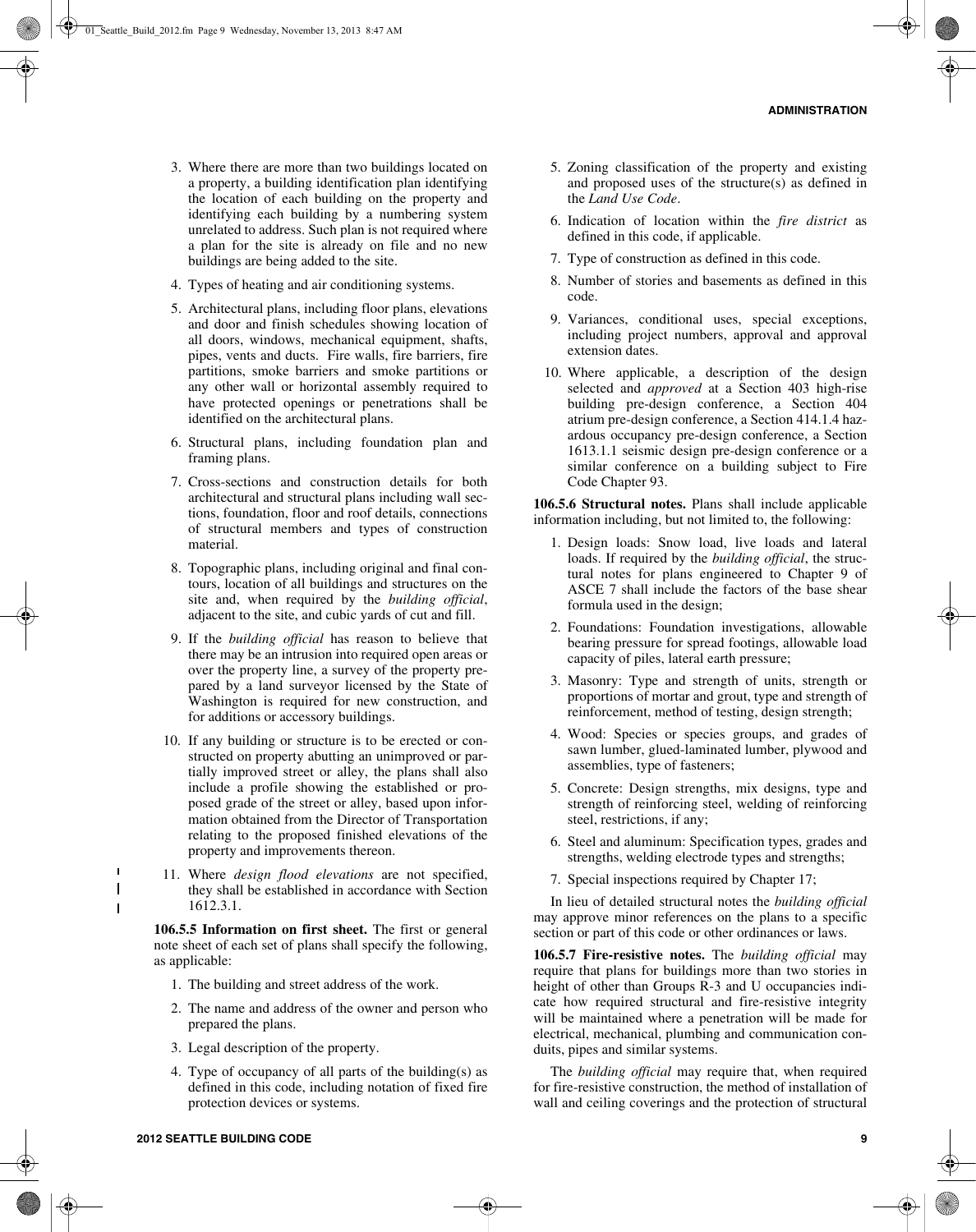parts be specified on the plans unless the listing that documents the rating specifies a method no more restrictive than the minimum standards of Chapter 7.

**106.5.8 Deferred submittals.** Deferral of any submittal items shall have the prior approval of the *building official*. The *registered design professional in responsible charge* shall list *deferred submittals* on the plans for review by the *building official*.

Documents for *deferred submittal* items shall be submitted to the *registered design professional in responsible charge* who shall review them and forward them to the *building official* with a notation indicating that the *deferred submittal* documents have been reviewed and been found to be in general conformance to the design of the building. The *deferred submittal* items shall not be installed until the *deferred submittal* documents have been *approved* by the *building official*.

**106.5.9 Construction and demolition waste.** The information in Sections 106.5.9.1 and 106.5.9.2 shall be submitted for projects greater than 750 square feet in area generating construction or demolition material for salvage, recycling or disposal.

**Exception:** Projects for which an emergency order or hazard correction order has been issued pursuant to Section 102.

**106.5.9.1 Application submittal requirements.** The following information shall be provided at the time of application:

- 1. A Waste Diversion Plan identifying the projectgenerated construction waste and demolition material, the hauler of the material, and the receiving facility or location for each commodity.
- 2. Projects involving partial demolition or whole building removal shall also provide the following:
	- 2.1. A Deconstruction and Salvage Assessment completed by an *approved* agency identifying building components having potential to be salvaged prior to building removal. For partial demolition projects, the building owner is permitted to complete the Assessment.
	- 2.2. A statement of compliance with the regulations of the Puget Sound Clean Air Agency regarding asbestos identification, notification and abatement.

**106.5.9.2 Waste Diversion Report.** A Waste Diversion Report shall be submitted within 60 days of final inspection approval. The Waste Diversion Report shall identify the weight or volume of project-generated construction waste and demolition material, the hauler of the material, and the receiving facility or location for each commodity. A signed affidavit from the receiving party and photo documentation shall be included for salvaged materials for which a tip receipt cannot be obtained.

**106.5.10 Clarity of plans.** Plans shall be drawn to a clearly indicated and commonly accepted scale upon substantial paper such as blueprint quality or standard drafting paper. Tissue paper, posterboard or cardboard will not be accepted. The plans shall be of microfilm quality and are limited to a minimum size of 18 inches by 18 inches and a maximum size of 41 inches by 54 inches.

## **Exceptions:**

- 1. The plans for metal plate connected wood trusses may be not less than  $8^{1}/_{2}$  inches by 11 inches for single family structures and no less than 11 inches by 17 inches for all other structures.
- 2. Plans may be submitted in electronic format as determined by the *building official*.

**106.6 Application review and permit issuance.** The *construction documents* shall be reviewed by the *building official*. Such *construction documents* may be reviewed by other departments of the City to check compliance with the laws and ordinances under their jurisdiction.

**106.6.1 Determination of completeness.** Within 28 days after an application is filed, the *building official* shall notify the applicant in writing either that the application is complete or that it is not complete, and if not complete, what additional information is required to make it complete. Within 14 days after receiving the additional information, the *building official* shall notify the applicant in writing whether the application is now complete or what additional information is necessary. An application shall be deemed to be complete if the *building official* does not notify the applicant in writing by the deadlines in this section that the application is incomplete.

**106.6.2 Decision on application.** Except as provided in Section 106.6.8, the *building official* shall approve, condition or deny the application within 120 days after the *building official* notifies the applicant that the application is complete. To determine the number of days that have elapsed after the notification that the application is complete, the following periods shall be excluded:

- 1. All periods of time during which the applicant has been requested by the Director to correct plans, perform required studies, or provide additional required information, until the determination that the request has been satisfied. The period shall be calculated from the date the *building official* notifies the applicant of the need for additional information until the earlier of the date the *building official* determines whether the additional information satisfies the request for information or 14 days after the date the information has been provided to the *building official*.
- 2. If the *building official* determines that the information submitted by the applicant under item 1of this subsection is insufficient, the *building official* shall notify the applicant of the deficiencies, and the procedures under item 1 of this subsection shall apply as if a new request for information had been made;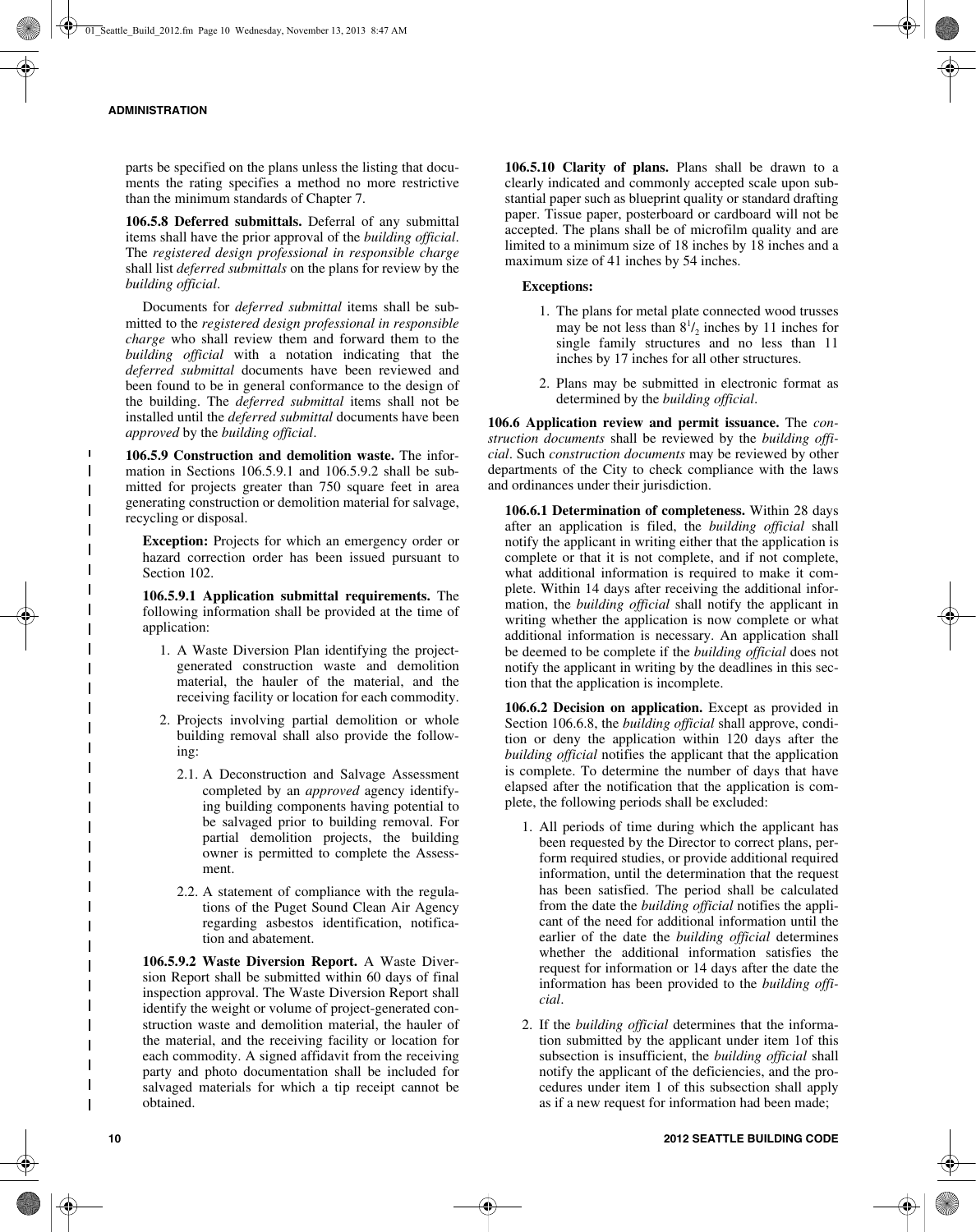3. All extensions of time mutually agreed upon by the applicant and the *building official*.

If a project permit application is substantially revised by the applicant, the time period shall start from the date at which the revised project application is determined to be complete under Section 101.3.1.

**106.6.3 Issuance of permit.** The *building official* shall issue a permit to the applicant, if the *building official* finds that the work as described in the *construction documents* satisfies the following:

- 1. It conforms to the requirements of this code and other pertinent laws, ordinances, and regulations and with all conditions imposed under any of them,
- 2. The fees specified in the *Fee Subtitle* have been paid, and
- 3. The applicant has complied with all requirements to be performed prior to issuance of a permit for the work under other pertinent laws, ordinances or regulations or included in a master use permit, or otherwise imposed by the *building official*.

When the permit is issued, the applicant or the applicant's authorized agent becomes the permit holder.

#### **106.6.4 Phased permits.**

 $\blacksquare$  $\mathbf{I}$  $\overline{\phantom{a}}$ 

1. The *building official* may authorize construction of a portion or portions of a building or structure before complete *construction documents* for the whole building or structure have been submitted or *approved*, or before the applicant has complied with all conditions of a building permit for the entire building or structure under the *Land Use Code* or master use permit. The entire proposed project shall comply with applicable city law in effect on the date set forth in Section 101.3.

The applicant shall proceed at the applicant's risk without assurance that a permit for the entire building or structure will be granted.

2. After approval of a Master Use Permit as required by the *Land Use Code*, if the applicant has satisfied all applicable requirements for issuance of a grading permit under the Grading Code and rules adopted thereunder, a permit for excavation, shoring and other *land-disturbing activity* may be issued.

**106.6.5 Grading permits.** The grading component of the permit is the portion of a permit that authorizes activity subject to the requirements of a grading permit under the Grading Code and constitutes a grading permit. The grading component and work thereunder are subject to the provisions of the Grading Code except as otherwise provided in the Grading Code.

**106.6.6 Permit conditions and denial.** The *building official* may impose on a permit any conditions authorized by this code or other pertinent ordinances or regulations, including but not limited to the Grading Code, the Stormwater Code, Regulations for Environmentally Critical Areas, and rules adopted under any of them. In addition, the *building official* may condition a permit in order to

reduce the risks associated with development, construction, ownership and occupancy including, but not limited to risks in potential slide areas. The *building official* may deny a permit if the *building official* determines that the risks cannot be reduced to an acceptable level; or if the proposed project or *construction documents* do not conform to the requirements of this code or those of other pertinent laws, ordinances or regulations, or do not conform to requirements included the Master Use Permit or otherwise imposed by the *building official* or other City department; or if the applicant fails to comply with any requirement or condition under any of the foregoing.

**106.6.7 Compliance with approved construction documents.** When the *building official* issues a permit, the *building official* shall endorse the permit in writing or in electronic format, and stamp the plans APPROVED**.** Such *approved* plans and permit shall not be changed, modified or altered without authorization from the *building official*, and all work shall be done in accordance with the *approved construction documents* and permit except as the *building official* may require during field inspection to correct errors or omissions.

**106.6.8 Revisions to the permit.** When changes to the *approved* work are made during construction, approval of the *building official* shall be obtained prior to execution. The building inspector may approve minor changes to the *construction documents* for work not reducing the structural strength or fire and life safety of the structure. The building inspector shall determine if it is necessary to revise the *approved construction documents*. No changes that are subject to *special inspection* required by Section 1704 shall be made during construction unless *approved* by the *building official*. If revised plans are required, changes shall be shown on two sets of plans that shall be submitted to and *approved* by the *building official*, accompanied by fees specified in the *Fee Subtitle* prior to occupancy. All changes shall conform to the requirements of this code and other pertinent laws and ordinances and other issued permits.

**106.6.9 Cancellation of permit applications.** Applications may be cancelled if no permit is issued by the earlier of the following: (1) twelve months following the date of application; or (2) sixty days from the date of written notice that the permit is ready to issue. After cancellation, *construction documents* submitted for review may be returned to the applicant or destroyed by the *building official*.

The *building official* will notify the applicant in writing at least thirty days before the application is cancelled. The notice shall specify a date by which a request for extension must be submitted in order to avoid cancellation. The date shall be at least two weeks prior to the date on which the application will be cancelled.

**106.6.10 Extensions prior to permit issuance.** At the discretion of the *building official*, applications for projects that require more than 12 months to review and approve may be extended for a period that provides reasonable time to complete the review and approval, but in no case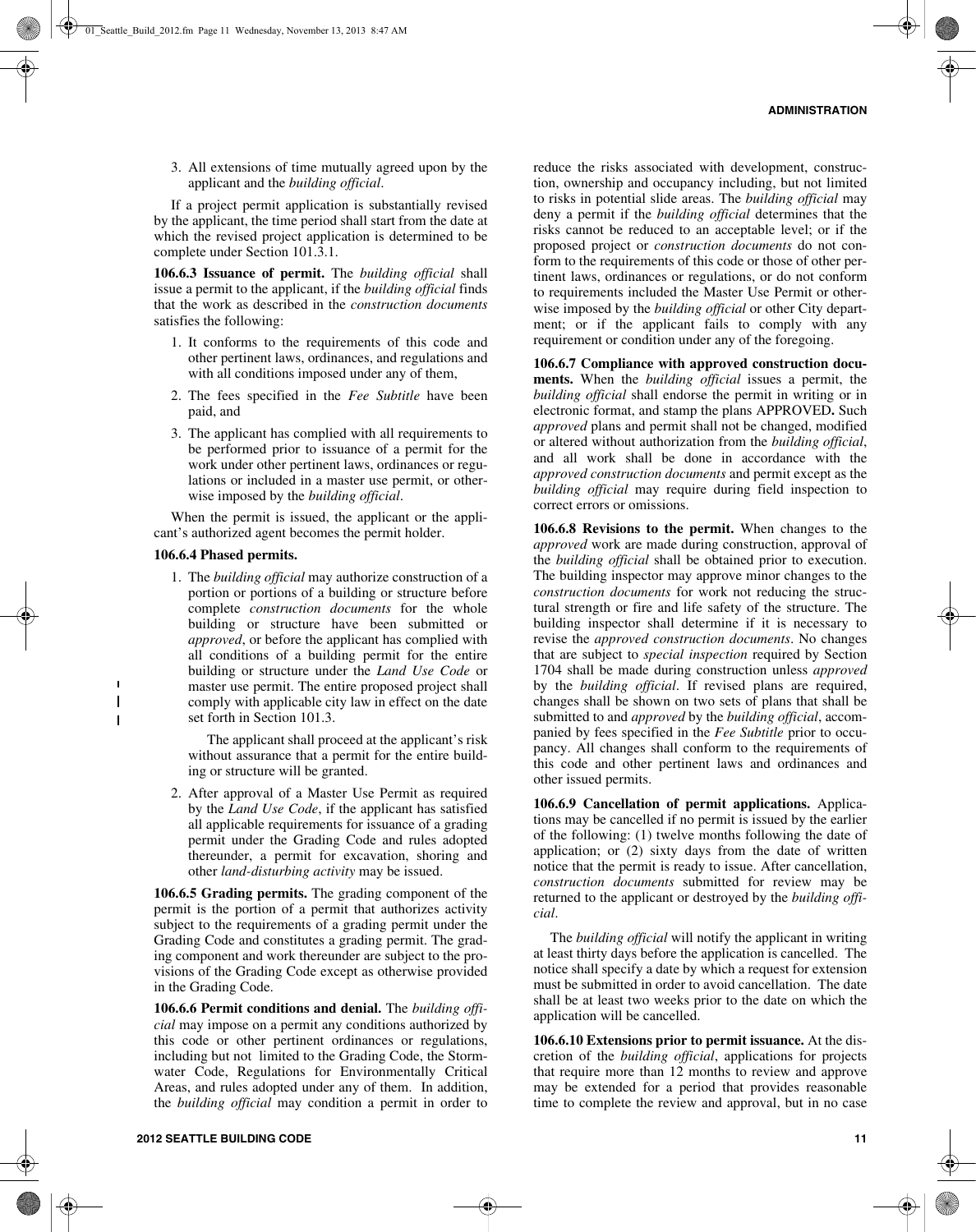longer than 24 months from the date of the original application. No application may be extended more than once. After cancellation, the applicant shall submit a new application and pay a new fee to restart the permit process.

Notwithstanding other provisions of this code, applications may be extended where issuance of the permit is delayed by litigation, preparation of environmental impact statements, appeals, strikes or other causes related to the application that are beyond the applicant's control, or while the applicant is making progress toward issuance of a master use permit.

**106.7 Retention of plans.** One set of *approved* plans, which may be on microfilm or in electronic format, shall be retained by the *building official*. One set of *approved* plans shall be returned to the applicant and shall be kept at the site of the building or work for use by inspection personnel at all times during which the work authorized is in progress.

**106.8 Validity of permit.** The issuance or granting of a permit or approval of *construction documents* shall:

- 1. Not be construed to be a permit for, or an approval of, any violation of any of the provisions of this code or other pertinent laws and ordinances;
- 2. Not prevent the *building official* from requiring the correction of errors in the *construction documents* or from preventing building operations being carried on thereunder when in violation of this code or of other pertinent laws and ordinances of the City;
- 3. Not prevent the *building official* from requiring correction of conditions found to be in violation of this code or other pertinent laws and ordinances of the City; or
- 4. Not be construed to extend the period of time for which any such permit is issued or otherwise affect any period of time for compliance specified in any notice or order issued by the *building official* or other administrative authority requiring the correction of any such conditions.

**106.9 Expiration of permits.** Authority to do the work authorized by a permit expires 18 months from the date of issuance. An *approved* renewal extends the life of a permit for an additional 18 months from the prior expiration date. An *approved* reestablishment extends the life of the permit for 18 months from the date the permit expired.

## **Exceptions:**

 $\mathbf{I}$ 

 $\mathbf{I}$ 

- 1. Initial permits for major construction projects that require more than 18 months to complete may be issued for a period that provides reasonable time to complete the work, according to an *approved* construction schedule. The *building official* may authorize a permit expiration date not to exceed three years from the date of issuance, except when there is an associated Shoreline Substantial Development permit in which case the *building official* may authorize an expiration date not to exceed the life of the Shoreline permit.
- 2. The *building official* may issue permits which expire in less than eighteen months if the *building official*

determines a shorter period is appropriate to complete the work.

**106.10 Renewal of permits.** Permits may be renewed and renewed permits may be further renewed by the *building official* if the following conditions are met:

- 1. Application for renewal is made within the 30 day period immediately preceding the date of expiration of the permit; and
- 2. If the project has had an associated discretionary Land Use review, the land use approval has not expired; and
- 3. If an application for renewal is made more than 18 months after the date of mandatory compliance with a new or revised edition of the Seattle Building Code, the permit shall not be renewed unless:
	- 3.1. The *building official* determines that the permit complies, or is modified to comply, with the Seattle Building, Mechanical, Fuel Gas, Energy, Stormwater, Side Sewer and Grading codes in effect on the date of application for renewal; or

 $\mathbf{I}$  $\mathbf{I}$  $\mathbf{I}$  $\mathbf{I}$  $\mathbf{I}$ 

 $\mathbf I$  $\mathbf{I}$  $\mathbf{I}$ 

 $\mathbf{I}$  $\mathsf{I}$  $\mathbf{I}$  $\mathbf{I}$  $\mathbf{I}$  $\mathbf{I}$ 

 $\mathbf I$  $\mathbf{I}$ 

- 3.2. The work authorized by the permit is substantially underway and progressing at a rate *approved* by the *building official*. "Substantially underway" means that normally required building inspections have been *approved* for work such as foundations, framing, mechanical, insulation and finish work that is being completed on a continuing basis; or
- 3.3. Commencement or completion of the work authorized by the permit is delayed by litigation, appeals, strikes or other extraordinary circumstances related to the work authorized by the permit, beyond the permit holder's control, subject to approval by the *building official*.

**106.11 Reestablishment of expired permits.** A new permit is required to complete work if a permit has expired and was not renewed.

**Exception:** A permit that expired less than one year prior to the date of a request for reestablishment may be reestablished upon approval of the *building official* if it complies with Section 106.10, Items 2 and 3 above. Once re-established the permit will not be considered to have expired. The new expiration date of a reestablished permit shall be determined in accordance with Section 106.9.

**106.12 Revocation of building permits.** Whenever the *building official* determines there are grounds for revoking a permit, the *building official* may issue a notice of revocation. The notice of revocation shall identify the reason for the proposed revocation, including the violations, the conditions violated, and any alleged false or misleading information provided.

**106.12.1 Standards for revocation.** The *building official* may revoke a permit if:

1. The code or the building permit has been or is being violated and issuance of a notice of violation or stop work order has been or would be ineffective to secure compliance because of circumstances related to the violation; or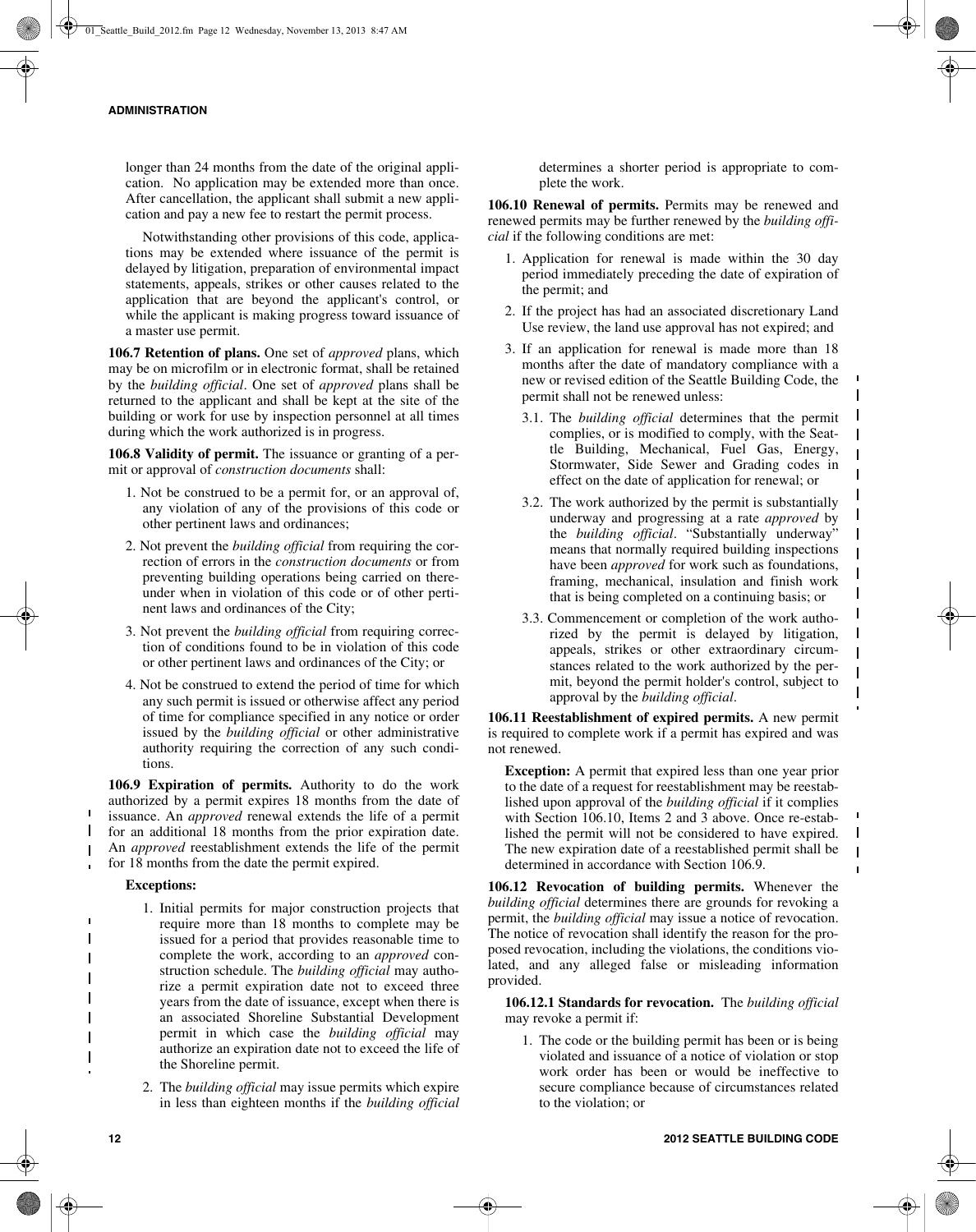2. The permit was obtained with false or misleading information.

**106.12.2 Service of notice of revocation.** The notice of revocation shall be served on the owner of the property on which the work is occurring, the holder of a permit if different than the owner, and the person doing or causing the work to be done. The notice of revocation shall be served in the manner set forth in RCW 4.28.080 for service of a summons or sent by first class mail to the last known address of the responsible party. For purposes of this section, service is complete at the time of personal service, or if mailed, three days after the date of mailing. When the last day of the period so computed is a Saturday, Sunday or City holiday, the period runs until 5 p.m. on the next business day.

**106.12.3 Effective date of revocation.** The *building official* shall identify in the notice of revocation a date certain on which the revocation will take effect. This date may be stayed pending complete review by the *building official* pursuant to Section 106.12.4.

**106.12.4 Review by the building official for notice of revocation.** Any person aggrieved by a notice of revocation may obtain a review by making a request in writing to the *building official* within three business days of the date of service of the notice of revocation. The review shall occur within five business days after receipt by the *building official* of the request for review. Any person affected by the notice of revocation may submit additional information to the *building official* for consideration as part of the review at any time prior to the review.

**106.12.4.1 Review procedure.** The review will be made by a representative of the *building official* who will review all additional information received and may also request a site visit. After the review, the *building official* may:

- 1. Sustain the notice of revocation and affirm or modify the date the revocation will take effect;
- 2. Withdraw the notice of revocation;
- 3. Modify the notice of revocation and affirm or modify the date the revocation will take effect; or
- 4. Continue the review to a date certain.

**106.12.4.2 Order of revocation of permit.** The *building official* shall issue an order of the *building official* containing the decision within ten days after the review is completed and shall cause the same to be sent by regular first class mail to the person or persons requesting the review, any other person on whom the notice of revocation was served, and any other person who requested a copy before issuance of the order. The order of the *building official* is the final order of the City, and the City and all parties shall be bound by the order.

#### **106.13 Permits for temporary structures.**

**106.13.1 Tents and similar facilities used for 18 months or less.** The *building official* may issue a permit to erect and maintain for a period not to exceed six months, a tent or other similar temporary structure to be used for religious services, conventions, circuses, carnivals, fairs, special sales or similar uses for a period not to exceed eighteen months.

## **Exceptions:**

- 1. Authority to issue permits is vested with the Fire Department for temporary tents and canopies meeting all of the following conditions:
	- 1.1. The permit is for less than four weeks;
	- 1.2. The temporary structure will be located 200 feet or more from shorelines<sup>.</sup>
	- 1.3. No stage, platform, bleacher or similar structure greater than 4 feet in height will be installed inside any temporary structure;
	- 1.4. No temporary structure will be attached to a building or other permanent structure for support;
	- 1.5. The temporary structure is not proposed to be used during severe weather, and
	- 1.6. The temporary structure is not of unusual shape, unusual location or large area or height.

**Note:** The Land Use and Fire codes may impose additional restrictions or conditions on tents and temporary structures.

**106.13.1.1 Renewal.** Permits issued pursuant to Section 106.13.1 are not renewable.

**106.13.1.2 Subsequent permits.** If the occupant load of the structure is 100 or more and is issued for less than 4 weeks, no more than one permit per tent vendor for each event shall be issued in any three-month period.

**106.13.1.3 Removal.** Such structures shall be removed before the expiration of the permit.

**106.13.1.4 Requirements for tents and similar structures.** The structure shall be subject to such reasonable safeguards for persons and property as the *building official* prescribes. The nature and extent of fire-extinguishing equipment and decorations shall be subject to the requirements of the fire chief, and the sanitary facilities shall meet the requirements of the Director of Public Health.

**106.13.1.5 Cash deposit or bond.** The *building official* may require that removal of the structure be guaranteed by a cash deposit with the *building official* or by a surety bond, the amount of which, in either case, shall be fixed by the *building official*. The cash deposit or bond shall also be conditioned so that, if the occupant or owner fails to conform to any of the requirements of the City related to the erection, maintenance or removal of the tent or other structure, the *building official* may enter the premises and take steps necessary to make the

 $\mathbf{I}$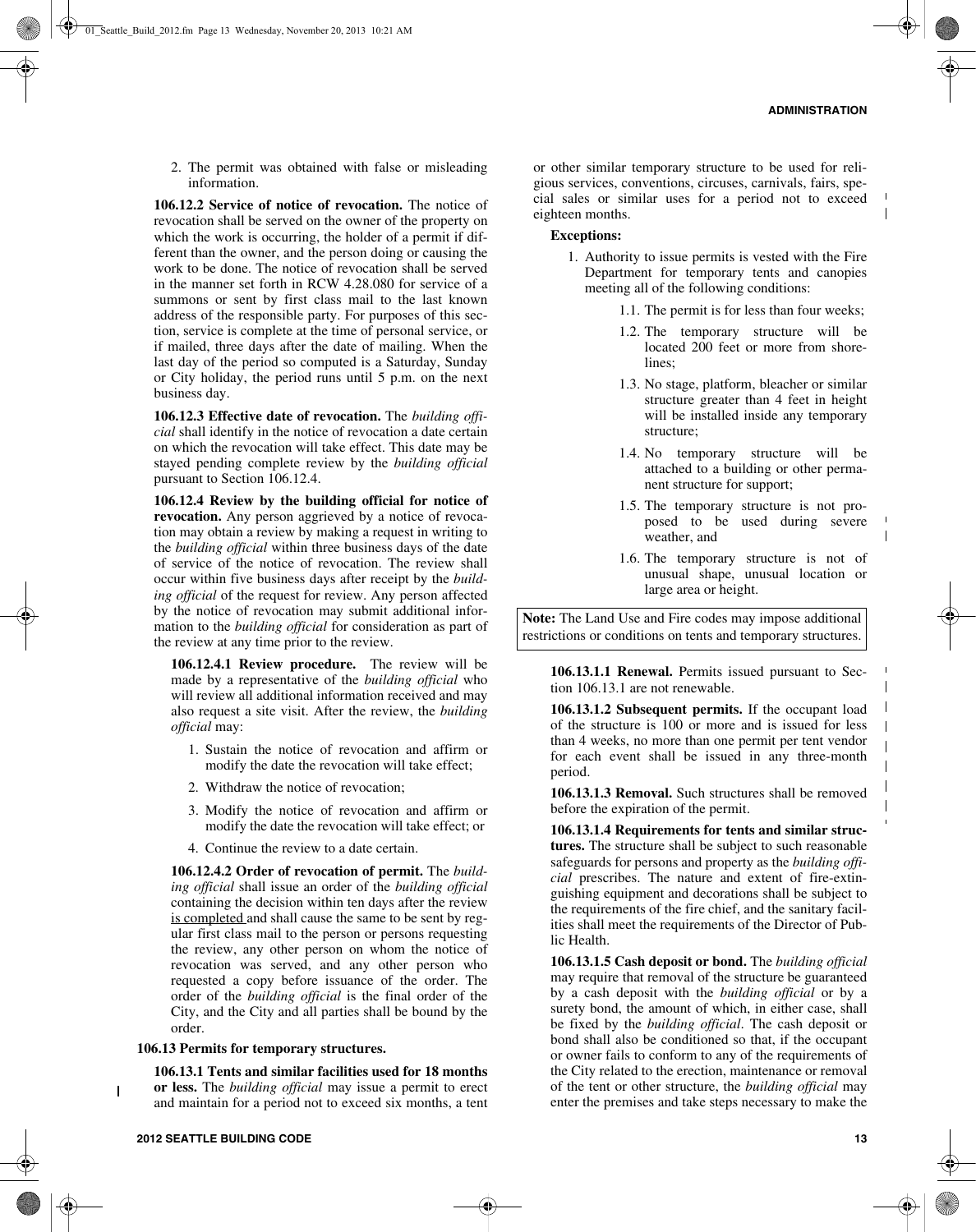$\mathbf{I}$ 

structure conform to the requirements. The City shall be permitted to recover the cost thereof from the cash deposit or bond.

**106.13.2 Temporary structures.** Temporary structures such as reviewing stands and other structures conforming to the requirements of this code, and sheds, canopies, or fences used for the protection of the public around and in conjunction with construction work may be erected by special permit from the *building official* for a limited period of time. The building or structure shall be subject to the bonding, removal and safety provisions of Section 106.13.1.5.

**106.13.3 Temporary structures in the right-of-way.** Temporary buildings or structures in the right-of-way are regulated by the Director of Transportation.

**106.13.4 Temporary commercial coaches and modular homes.** The *building official* may issue permits for eighteen months for the installation of commercial coaches and modular homes as temporary offices or other uses as may be determined by the *building official*, subject to the following:

- 1. Commercial coach shall be identified by a State of Washington black sticker located by the door. The structure may be placed on a temporary foundation and shall be anchored to resist wind and seismic lateral forces.
- 2. Modular homes shall be identified by a State of Washington gold sticker located by the door. Modular homes shall be permitted only if no heavy storage is anticipated for the temporary office use. The structure may be placed on a temporary foundation and shall be anchored to resist wind and seismic lateral forces.
- 3. A plot plan shall be submitted to verify compliance with the *Land Use Code* and to check exposure to other buildings.
- 4. The proposed use must be permitted outright under the *Land Use Code* and comply with all other pertinent laws and ordinances.
- 5. Construction offices, dry shacks and similar temporary buildings are regulated by Section 106.13.5.

**106.13.4.1 Renewal of temporary commercial coach and modular home permits.** A subsequent permit for another 18 months may be issued at the end of each 18 month period if the *building official* determines that the commercial coach or modular home complies with this section.

**106.13.5 Construction buildings.** The *building official* may issue a permit to erect and maintain construction offices, dry shacks and similar temporary buildings, including material and equipment storage, for the purpose of constructing an improvement.

**Exception:** A temporary permit is not required for construction offices and similar temporary buildings located on the same premises for which a construction permit has been issued.

**106.13.5.1 Removal of construction buildings.** Such structures shall be removed within 14 days after the end of the temporary permit's term. Removal shall be guaranteed by a cash deposit with the *building official* or by a surety bond, the amount of which, in either case, shall be fixed by the *building official*.

**106.13.5.2 Requirements for construction buildings.** The construction of the structure shall be subject to reasonable safeguards for persons and property as the *building official* shall prescribes; the nature and extent of fire-extinguishing equipment shall be subject to the requirements of the fire chief, and the sanitary facilities shall meet the requirements of the Director of Public Health.

**106.13.5.3 Cash deposit or bond.** The *building official* may require that removal of the structure be guaranteed by a cash deposit with the *building official* or by a surety bond, the amount of which, in either case, shall be fixed by the *building official*. The cash deposit or bond shall be conditioned so that, if the occupant or owner fails to conform to any of the requirements of the City related to the erection, maintenance or removal of the tent or other structure, the *building official* may enter the premises and take steps necessary to make the structure conform to the requirements. The City shall be permitted to recover the cost thereof from the cash deposit or bond.

 $\mathbf{I}$ 

 $\mathbf{I}$  $\mathbf{I}$ 

## **SECTION 107 FLOOR AND ROOF DESIGN LOADS**

**107.1 Live loads posted.** Where the live loads for which each floor or portion thereof of a commercial or industrial building is or has been designed to exceed 125 pounds per square foot and for all warehouse and storage areas, such design live loads shall be conspicuously posted by the owner in that part of each story in which they apply, using durable signs. It shall be unlawful to remove or deface such notices.

**107.2 Issuance of certificate of occupancy.** A certificate of occupancy required by Section 109 shall not be issued until the floor load signs, required by Section 107.1, have been installed.

**107.3 Restrictions on loading.** It shall be unlawful to place, or cause or permit to be placed, on any floor or roof of a building, structure or portion thereof, a load greater than is permitted by this code.

## **SECTION 108 INSPECTIONS**

**108.1 General.** All construction or work for which a permit is required is subject to inspection by the *building official*, and certain types of construction shall have *special inspections* by registered special inspectors as specified in Chapter 17.

**108.2 Surveys.** A survey of the lot may be required by the *building official* to verify compliance of the structure with *approved construction documents*.

 $\mathbf{I}$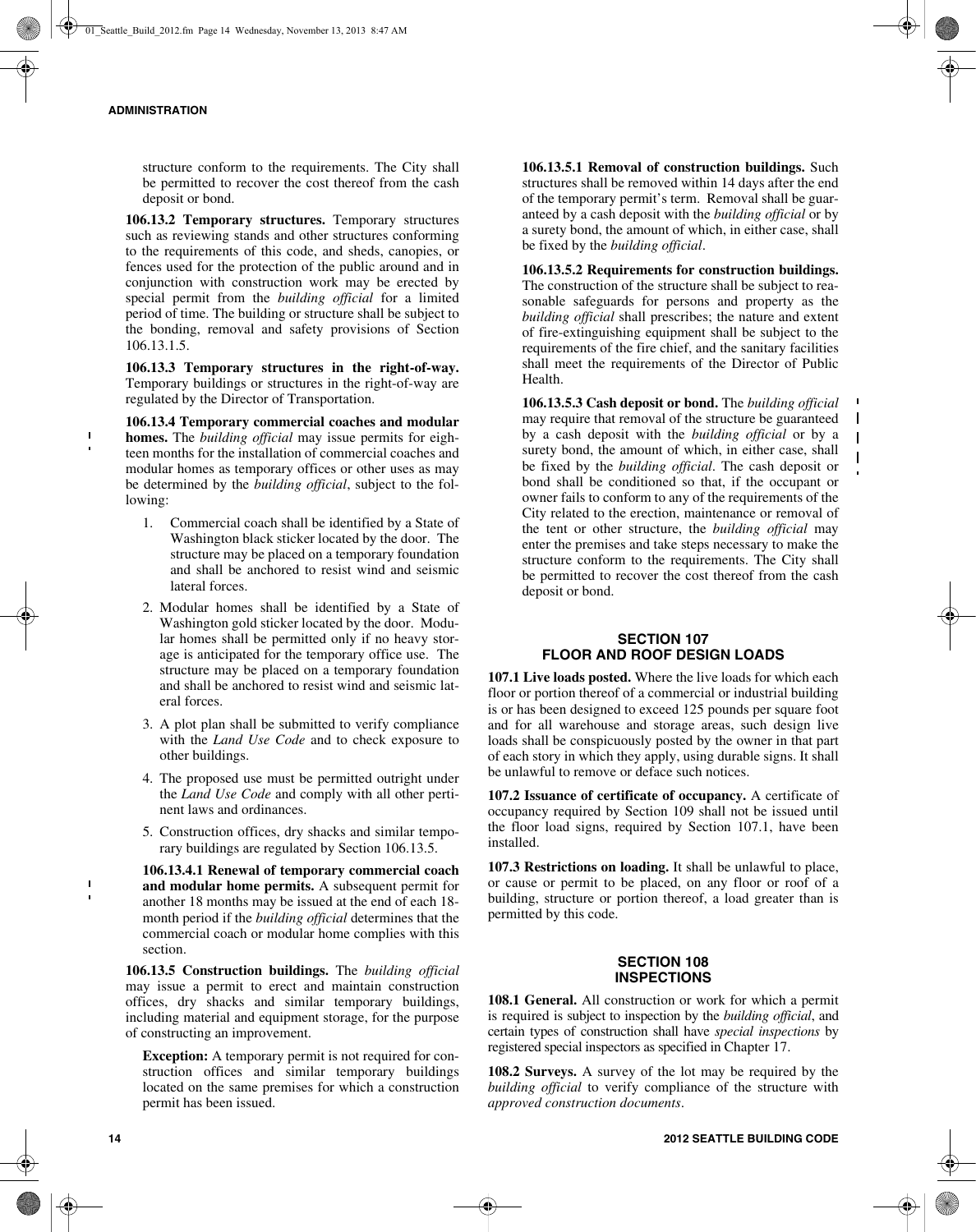**108.3 Preconstruction conferences.** When required by the *building official*, the owner or the owner's agent shall arrange a conference with the project contractor, the design team, the *special inspection* agency if *special inspection* is required, and the *building official* prior to commencing work on any portion of construction. The intent of the conference is to identify and clarify unusual inspection requirements of the project. See Section 1703.7 for preconstruction conferences for projects requiring *special inspection*.

**108.4 Inspection requests.** The owner of the property or the owner's authorized agent, or the person designated by the owner/agent to do the work authorized by a permit shall notify the *building official* that work requiring inspection as specified in this section and Chapter 17 is ready for inspection.

**108.5 Access for inspection.** The permit holder and the person requesting any inspections required by this code shall provide access to and means for proper inspection of such work, including safety equipment required by Washington Industrial Safety and Health Agency. The work shall remain accessible and exposed for inspection purposes until *approved* by the *building official*. Neither the *building official* nor the City shall be liable for expense entailed in the required removal or replacement of any material to allow inspection.

**108.6 Inspection record.** Work requiring a permit shall not be commenced until the permit holder or the permit holder's agent has posted an inspection record in a conspicuous place on the premises and in a position that allows the *building official* to conveniently make the required entries regarding inspection of the work. This record shall be maintained in such a position by the permit holder or the permit holder's agent until final approval has been granted by the *building official*.

**108.7 Approvals required.** No work shall be done on any part of the building or structure beyond the point indicated in each successive inspection without first obtaining the written approval of the *building official*. Written approval shall be given only after an inspection has been made of each successive step in the construction as indicated by each of the inspections required in Section 108.9. There shall be a final inspection and approval of all buildings when completed and ready for occupancy.

**108.7.1 Effect of approval.** Approval as a result of an inspection is not an approval of any violation of the provisions of this code or of other pertinent laws and ordinances of the City. Inspections presuming to give authority to violate or cancel the provisions of this code or of other pertinent laws and ordinances of the City are not valid.

**108.8 Concealment of work.** No required reinforcing steel or structural framework of any part of any building or structure shall be covered or concealed in any manner whatsoever without first obtaining the approval of the *building official*. Protection of joints and penetrations in fire-resistance-rated assemblies, smoke barriers and smoke partitions shall not be concealed from view until inspected and *approved*.

**Exception:** Modular homes and commercial coaches identified by State of Washington stickers as specified in Sec-

tion 106.13.4 and placed upon a permanent foundation *approved* and inspected by the *building official*.

**108.9 Required inspections.** The *building official*, upon notification by the permit holder or the permit holder's agent of the property address and permit number, shall make the following inspections and shall either approve that portion of the construction as completed or shall notify the permit holder or the permit holder's agent if the construction fails to comply with the law.

**108.9.1 First ground disturbance inspection.** To be made prior to beginning *land-disturbing activity*, and following installation of erosion control measures and any required fencing that may restrict land disturbance in steep slope or other buffers as defined in Seattle Municipal Code Chapter 25.09.

**Note:** The purpose of the site inspection is to verify the erosion control method, location and proper installation. *Approved* drainage plan requirements and site plan conditions will also be verified, including buffer delineations.

**108.9.2 Foundation inspection.** To be made after trenches are excavated and forms erected and when all materials for the foundation are delivered on the job. Where concrete from a central mixing plant (commonly termed "ready mix") is to be used, materials need not be on the job.

**108.9.3 Concrete slab or under-floor inspection.** To be made after all in-slab or under-floor building service equipment, conduit, piping accessories and other ancillary equipment items are in place but before any concrete is poured or floor sheathing installed, including the subfloor.

**108.9.4 Lowest floor elevation.** In *flood hazard areas*, upon placement of the lowest floor, including the basement, and prior to further vertical construction, the elevation certification required in Section 1612.5 shall be submitted to the *building official*.

**108.9.5 Frame inspection.** To be made after the roof, all framing, fire-blocking and bracing are in place and all pipes, chimneys and vents are complete and the rough electrical, plumbing, and heating wires, pipes and ducts are *approved*.

**108.9.6 Insulation inspection.** To be made after all insulation and vapor barriers are in place but before any gypsum board or plaster is applied.

**108.9.7 Lath and/or gypsum board inspection.** For shear walls, to be made after lathing and/or gypsum board, interior and exterior, is in place, but before any plastering is applied or before gypsum board joints and fasteners are taped and finished.

**108.9.8 Final site inspection.** To be made after all grading is complete, and all permanent erosion controls, stormwater facilities and stormwater best management practices have been installed.

**Exception:** A final site inspection is not required for projects with less than 750 square feet of *land-disturbing activity*.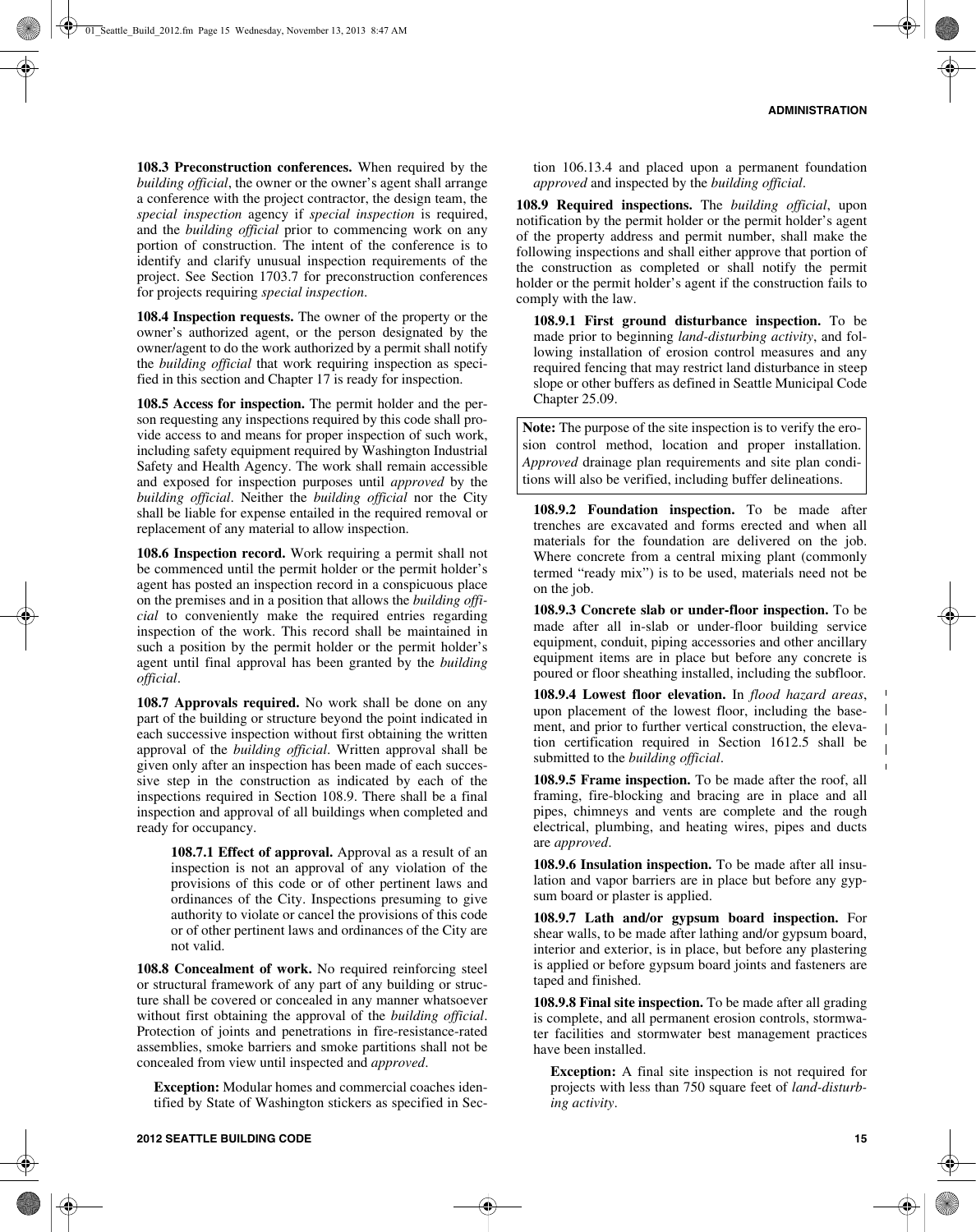**108.9.9 Final inspection.** To be made after finish grading and the building is completed and before occupancy.

**108.9.9.1 Flood hazard documentation.** If located in a *flood hazard area*, documentation of the elevation of the lowest floor as required in Section 1612.5 shall be submitted to the *building official* prior to the final inspection.

**108.10 Special inspections.** For special inspections, see Chapter 17.

**108.11 Other inspections.** In addition to the called inspections specified above, the *building official* may make or require any other inspections of any construction work or site work to ascertain compliance with the provisions of this code and other pertinent laws and ordinances which are enforced by the *building official*.

**108.12 Special investigation.** If work for which any permit or approval is required is commenced or performed prior to making formal application and receiving the *building official*'s permission to proceed, the *building official* may make a special investigation inspection before a permit may be issued for the work. Where a special investigation is made, a special investigation fee may be assessed in accordance with the *Fee Subtitle*.

**108.13 Reinspections.** The *building official* may require a reinspection if work for which inspection is called is not complete, corrections required are not made, the inspection record is not properly posted on the work site, the *approved* plans are not readily available to the inspector, access is not provided on the date for which inspection is requested, or if deviations from *construction documents* that require the approval of the *building official* have been made without proper approval, or as otherwise required by the *building official*.

**108.13.1 Compliance with International Existing Building Code Section 101.5.** For the purpose of determining compliance with International Existing Building Code Section 101.5, Maintenance, the *building official* or the fire chief may cause any structure to be reinspected.

**108.13.2 Reinspection fee.** The *building official* may assess a reinspection fee as set forth in the *Fee Subtitle* for any action for which reinspection is required. In instances where reinspection fees have been assessed, no additional inspection of the work will be performed until the required fees have been paid.

## **SECTION 109 CERTIFICATE OF OCCUPANCY**

**109.1 Occupancy.** No new building or structure shall be used or occupied, and no change in the existing occupancy classification of a building or structure, or portion thereof, shall be made until the *building official* has issued a Certificate of Occupancy after final inspection.

#### **Exceptions:**

1. Detached Group R-3 occupancies and Group U occupancies accessory to them, provided they shall not be used or occupied until *approved* for occupancy after final inspection.

- 2. Certificates of occupancy are not required for work exempt from permits under Section 106.2.
- 3. Certificates of occupancy are not required for work for which a temporary permit was issued under Section 106.13.

 $\mathbf{I}$  $\mathbf{I}$ 

**109.1.1 Effect of Certificate of Occupancy.** Issuance of a Certificate of Occupancy is not approval of any violation of the provisions of this code or other pertinent laws and ordinances of the City. Certificates presuming to give authority to violate or cancel the provisions of this code or of other pertinent laws and ordinances of the City are not valid.

**109.2 Change in occupancy.** Changes in the occupancy of a building shall not be made except as specified in Section 3406 of this code. [*Note: Section 3406 is now the International Existing Building Code.*]

**109.3 Certificate issued.** After satisfactory completion of inspections, if the *building official* finds that the building or structure requiring a Certificate of Occupancy complies with the provisions of this code, the Fire Code, other pertinent laws, ordinances and regulations of the City, and with all conditions imposed under any of them, and that the applicant has complied with all requirements to be performed prior to issuance of a Certificate of Occupancy in other pertinent laws, ordinances or regulations or in a Master Use Permit, or otherwise imposed by the *building official* or by another City department under any pertinent laws, ordinances or regulations, then the *building official* shall issue a Certificate of Occupancy which shall contain the following information:

- 1. The building permit number;
- 2. The address of the building;
- 3. A description of that portion of the building for which the certificate is issued;
- 4. A statement that the described portion of the building complies with the requirements of this code for group and division of occupancy and the activity for which the proposed occupancy is classified; and
- 5. The name of the *building official*.

**109.4 Temporary certificate.** A Temporary Certificate of Occupancy may be issued by the *building official* for the use of a portion or portions of a building or structure prior to the completion of the entire building or structure if all devices and safeguards for fire protection and life safety, as required by this code, the Fire Code, and other pertinent laws and ordinances of the City, are maintained in a safe and usable condition.

**109.5 Posting.** A Certificate of Occupancy shall be posted in a conspicuous place on the premises and shall not be removed except by the *building official*.

**109.6 Suspension or revocation of Certificates of Occupancy.**

**109.6.1 Notice of suspension or revocation.** Whenever the *building official* determines there are grounds for sus